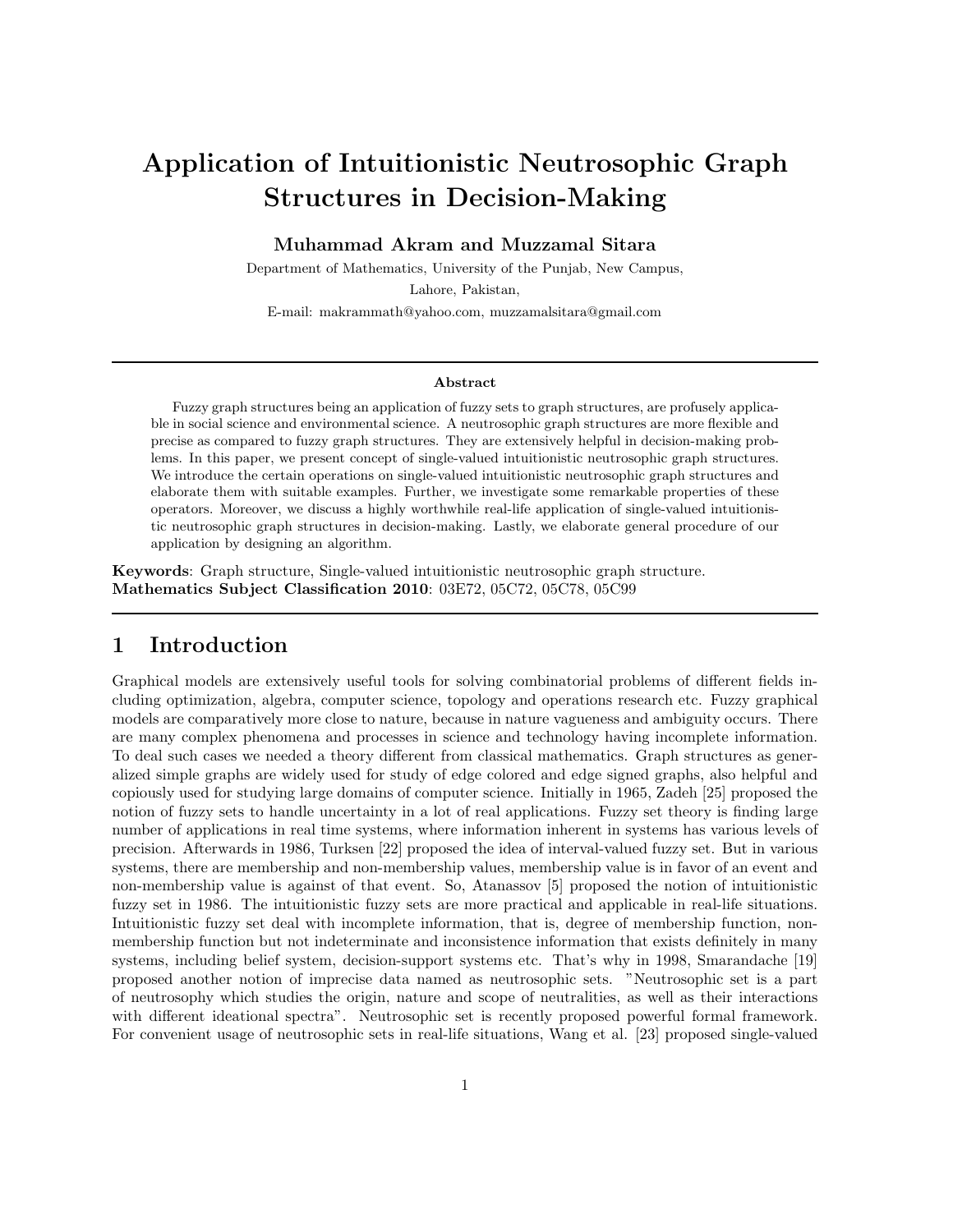neutrosophic(SVNS)set, that is generalized intuitionistic fuzzy set[5] with three independent components having values in unit interval [0, 1]. Euler initiated graph theory by solving seven bridges problem in 1973. In same year, Kauffman [13] defined fuzzy graph on the basis of Zadeh's fuzzy relations [26]. Rosenfeld [17] investigated fuzzy analogue of various graph-theoretic ideas in 1975. Later on, Bhattacharya gave some remarks on fuzzy graph in 1987. Bhutani and Rosenfeld discussed M-strong fuzzy graphs with their properties in [9]. Akram and Shahzadi [2] described the notion of neutrosophic soft graphs with applications. In 2011, Dinesh and Ramakrishnan [12] put forward fuzzy graph structures and investigated its properties. In 2016, Akram and Akmal [1] proposed the notion of bipolar fuzzy graph structures. In this paper, we present concept of single-valued intuitionistic neutrosophic graph structures. We introduce the certain operations on single-valued intuitionistic neutrosophic graph structures and elaborate them with suitable examples. Further, we investigate some remarkable properties of these operators. Moreover, we discuss a highly worthwhile real-life application of single-valued intuitionistic neutrosophic graph structures in decision-making. Lastly, we elaborate general procedure of our application by designing an algorithm.

#### 2 Single-Valued Intuitionistic Neutrosophic Graph Structures

**Definition 2.1.** [7, 8] A set  $I = \{T_I(v), I_I(v), F_I(v) : v \in U\}$  is said to be an *intuitionistic single-valued neutrosophic* (ISVNS)set if,

1.  $\min\{T_I(v), I_I(v)\} \leq 0.5$ ,  $\min\{I_I(v), F_I(v)\} \leq 0.5$ ,  $\min\{F_I(v), T_I(v)\} \leq 0.5$ .

2. 
$$
0 \leq T_{\mathbf{I}}(v) + I_{\mathbf{I}}(v) + F_{\mathbf{I}}(v) \leq 2.
$$

**Definition 2.2.** An ordered 3-tuple  $G = (U, \mathbf{v}, \mathbf{e})$  is said to be a *single-valued intuitionistic neutrosophic graph*, where,  $T_v$ ,  $F_v$ ,  $I_v$  :  $U \rightarrow [0, 1]$  denote truth, falsity and indeterminacy membership values of the vertices in U and  $T_e$ ,  $F_e$ ,  $I_e: U \times U \rightarrow [0,1]$  denote truth, falsity and indeterminacy membership values of the edges  $(l, k) \in E \subseteq U \times U$  such that

- 1.  $T_e(l, k) \leq T(l) \wedge T(k)$ ,  $F_e(l, k) \leq F(l) \vee F(k)$ ,  $I_e(l, k) \leq I(l) \wedge I(k)$ ,  $\forall l, k \in U$ .
- 2.  $T_e(l, k) \wedge I_e(l, k) \le 0.5$ ,  $T_e(l, k) \wedge F_e(k, l) \le 0.5$ ,  $I_e(l, k) \wedge F_e(l, k) \le 0.5$ ,

3. 
$$
0 \leq T_{\mathbf{e}}(l,k) + F_{\mathbf{e}}(l,k) + I_{\mathbf{e}}(l,k) \leq 2
$$

**Definition 2.3.** Consider a graph structure  $\check{G} = (P, P_1, P_2, \ldots, P_r)$ , then  $\check{G}_i = (O, O_1, O_2, \ldots, O_r)$  is said to be a *single-valued intuitionistic neutrosophic graph structure(SVINSGS)*, if  $O = \langle l, T(l), I(l), F(l) \rangle$ and  $O_h = \langle (l, k), T_h(l, k), I_h(l, k), F_h(l, k) \rangle$  are single-valued intuitionistic neutrosophic(SVINS) sets on the sets  $P$  and  $P_h$  respectively such that

- 1.  $T_h(l, k) \leq T(l) \wedge T(k)$ ,  $I_h(l, k) \leq I(l) \wedge I(k)$ ,  $F_h(l, k) \leq F(l) \vee F(k)$ ,
- 2.  $T_h(l, k) \wedge I_h(l, k) \leq 0.5$ ,  $T_h(l, k) \wedge F_h(l, k) \leq 0.5$ ,  $I_h(l, k) \wedge F_h(l, k) \leq 0.5$ ,
- 3.  $0 \leq T_h(l,k) + I_h(l,k) + F_h(l,k) \leq 2$ , for all  $(l,k) \in O_h$  where  $h \in \{1,2,\ldots,r\}$ .

Where, O and  $O_h$  are underlying vertex and h-edge sets of SVINSGS  $\check{G}_i$   $(h \in \{1, 2, ..., r\})$ .

Example 2.4. A single-valued intuitionistic graph structure is represented in Fig. 2.1.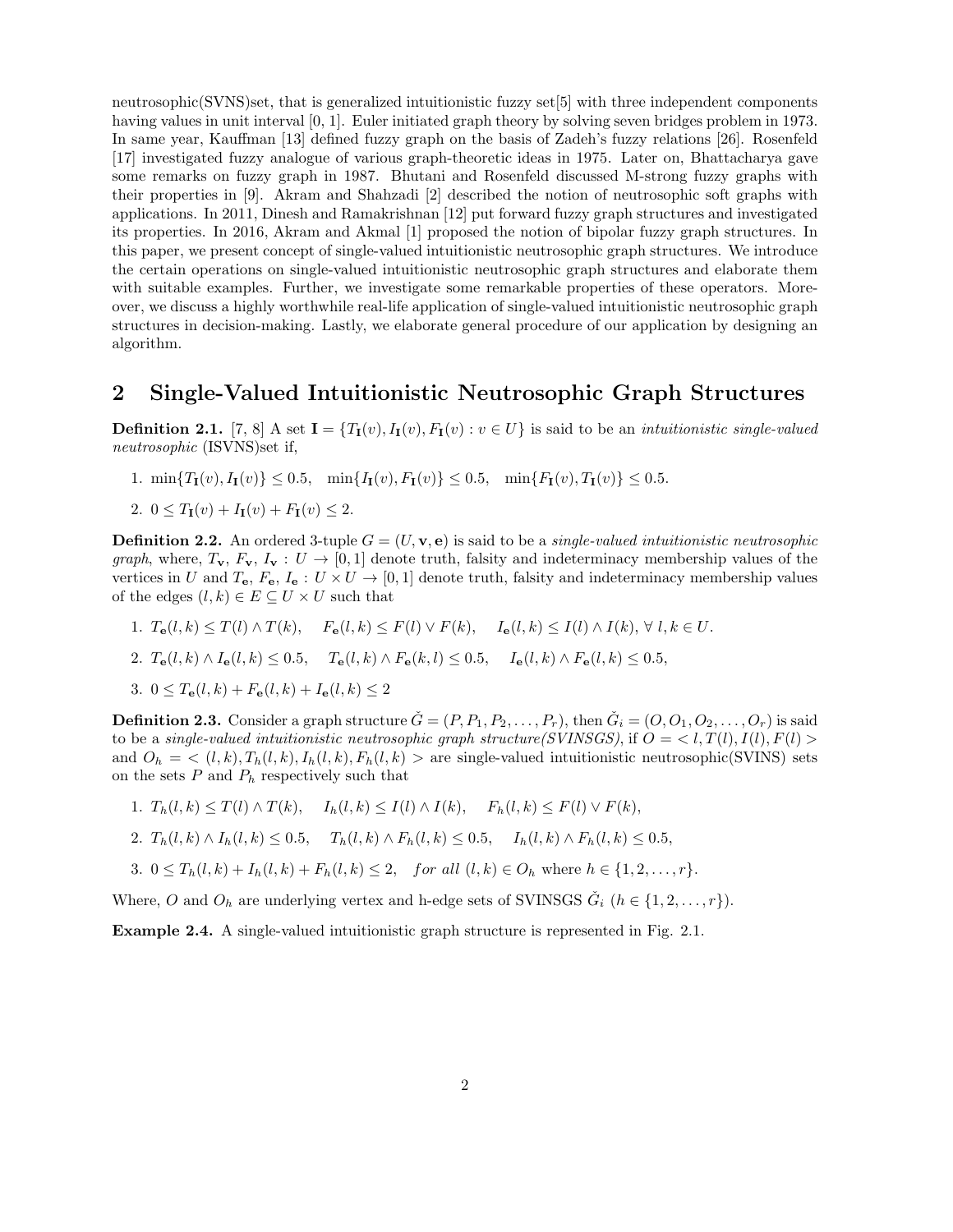

Figure 2.1: A single-valued intuitionistic neutrosophic graph structure

Now we define the operations on SVINSGSs.

**Definition 2.5.** Let  $\check{G}_{i1} = (O_1, O_{11}, O_{12}, \ldots, O_{1r})$  and  $\check{G}_{i2} = (O_2, O_{21}, O_{22}, \ldots, Q_{2r})$  be SVINSGSs. *Cartesian product* of  $\check{G}_{i1}$  and  $\check{G}_{i2}$ , denoted by

$$
\check{G}_{i1} \times \check{G}_{i2} = (O_1 \times O_2, O_{11} \times O_{21}, O_{12} \times O_{22}, \ldots, O_{1r} \times O_{2r}),
$$

is defined as:

(i)  $\sqrt{ }$ <sup>J</sup>  $\mathcal{L}$  $T_{(O_1 \times O_2)}(kl) = (T_{O_1} \times T_{O_2})(kl) = T_{O_1}(k) \wedge T_{O_2}(l)$  $I_{(O_1 \times O_2)}(kl) = (I_{O_1} \times I_{O_2})(kl) = I_{O_1}(k) \wedge I_{O_2}(l)$  $F_{(O_1 \times O_2)}(kl) = (F_{O_1} \times F_{O_2})(kl) = F_{O_1}(k) \vee F_{O_2}(l)$ for all  $(kl) \in P_1 \times P_2$ ,

$$
\int T_{(O_{1h} \times O_{2h})}(kl_1)(kl_2) = (T_{O_{1h}} \times T_{O_{2h}})(kl_1)(kl_2) = T_{O_1}(k) \wedge T_{O_{2h}}(l_1l_2)
$$

 $(ii) \left\{ \right.$  $\mathcal{L}$  $I_{(O_{1h} \times O_{2h})}(kl_1)(kl_2) = (I_{O_{1h}} \times I_{O_{2h}})(kl_1)(kl_2) = I_{O_1}(k) \wedge I_{O_{2h}}(l_1l_2)$  $F_{(O_{1h} \times O_{2h})}(kl_1)(kl_2) = (F_{O_{1h}} \times F_{O_{2h}})(kl_1)(kl_2) = F_{O_1}(k) \vee F_{O_{2h}}(l_1l_2)$ for all  $k \in P_1$ ,  $(l_1 l_2) \in P_{2h}$ ,

(iii) 
$$
\begin{cases}\nT_{(O_{1h}\times O_{2h})}(k_1l)(k_2l) = (T_{O_{1h}} \times T_{O_{2h}})(k_1l)(k_2l) = T_{O_2}(l) \wedge T_{O_{1h}}(k_1k_2) \\
I_{(O_{1h}\times O_{2h})}(k_1l)(k_2l) = (I_{O_{1h}} \times I_{O_{2h}})(k_1l)(k_2l) = I_{O_2}(l) \wedge I_{O_{2h}}(k_1k_2) \\
F_{(O_{1h}\times O_{2h})}(k_1l)(q_2l) = (F_{O_{1h}} \times F_{O_{2h}})(k_1l)(k_2l) = F_{O_2}(l) \vee F_{O_{2h}}(k_1k_2) \\
\text{for all } l \in P_2, (k_1k_2) \in P_{1h}.\n\end{cases}
$$

**Example 2.6.** Consider  $\check{G}_{i1} = (O_1, O_{11}, O_{12})$  and  $\check{G}_{i2} = (O_2, O_{21}, O_{22})$  are SVINSGSs of GRSs  $\check{G}_1$  $=(P_1, P_{11}, P_{12})$  and  $\check{G}_2 = (P_2, P_{21}, P_{22})$  respectively, as represented in Fig. 2.2, where  $P_{11} = \{k_1k_2\}$ ,  $P_{12} = \{k_3k_4\}, P_{21} = \{l_1l_2\}, P_{22} = \{l_2l_3\}.$ 



Figure 2.2: Two SVINSGSs  $\check{G}_{i1}$  and  $\check{G}_{i2}$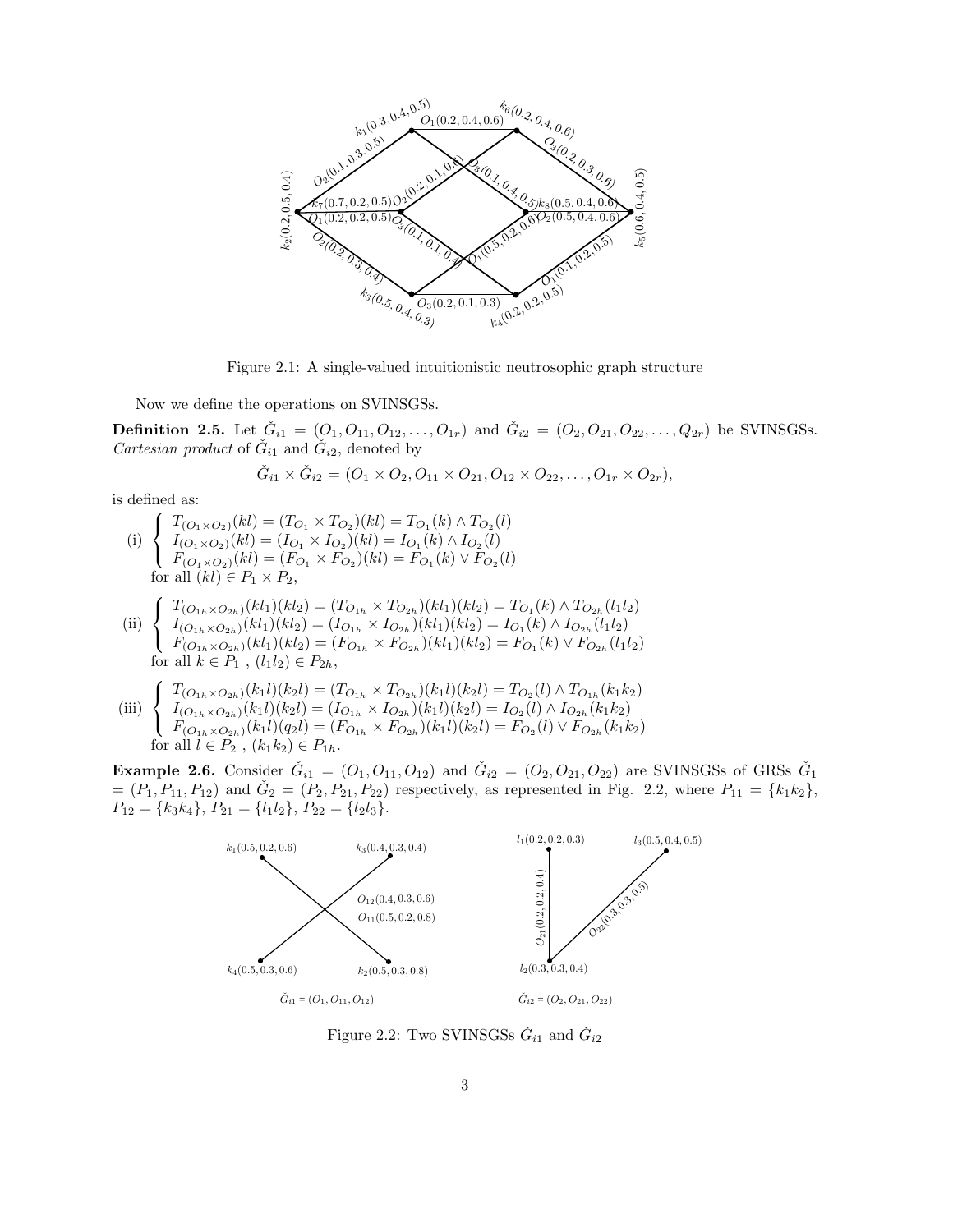

Cartesian product of  $\check{G}_{i1}$  and  $\check{G}_{i2}$  defined as  $\check{G}_{i1} \times \check{G}_{i2} = \{O_1 \times O_2, O_{11} \times O_{21}, O_{12} \times O_{22}\}$  is represented in Fig. 2.3.

Figure 2.3:  $\check{G}_{i1} \times \check{G}_{i2}$ 

**Theorem 2.7.** *Cartesian product*  $\check{G}_{i1} \times \check{G}_{i2} = (O_1 \times O_2, O_{11} \times O_{21}, O_{12} \times O_{22}, \ldots, O_{1r} \times O_{2r})$  *of two*  $SVINSGSs$  of  $GRSs$   $\check{G}_1$  and  $\check{G}_2$  is a  $SVINSGS$  of  $\check{G}_1 \times \check{G}_2$ .

*Proof.* We consider two cases:

**Case 1.** For  $k \in P_1$ ,  $l_1 l_2 \in P_{2h}$ 

$$
T_{(O_{1h} \times O_{2h})}((kl_1)(kl_2)) = T_{O_1}(k) \wedge T_{O_{2h}}(r_1l_2)
$$
  
\n
$$
\leq T_{O_1}(k) \wedge [T_{O_2}(l_1) \wedge T_{O_2}(l_2)]
$$
  
\n
$$
= [T_{O_1}(k) \wedge T_{O_2}(l_1)] \wedge [T_{O_1}(k) \wedge T_{O_2}(l_2)]
$$
  
\n
$$
= T_{(O_1 \times O_2)}(kl_1) \wedge T_{(O_1 \times O_2)}(kl_2),
$$

$$
I_{(O_{1h} \times O_{2h})}((kl_1)(kl_2)) = I_{O_1}(k) \wedge I_{O_{2h}}(l_1l_2)
$$
  
\n
$$
\leq I_{O_1}(k) \wedge [I_{O_2}(l_1) \wedge I_{O_2}(l_2)]
$$
  
\n
$$
= [I_{O_1}(k) \wedge I_{O_2}(l_1)] \wedge [I_{O_1}(k) \wedge I_{O_2}(l_2)]
$$
  
\n
$$
= I_{(O_1 \times O_2)}(kl_1) \wedge I_{(O_1 \times O_2)}(kl_2),
$$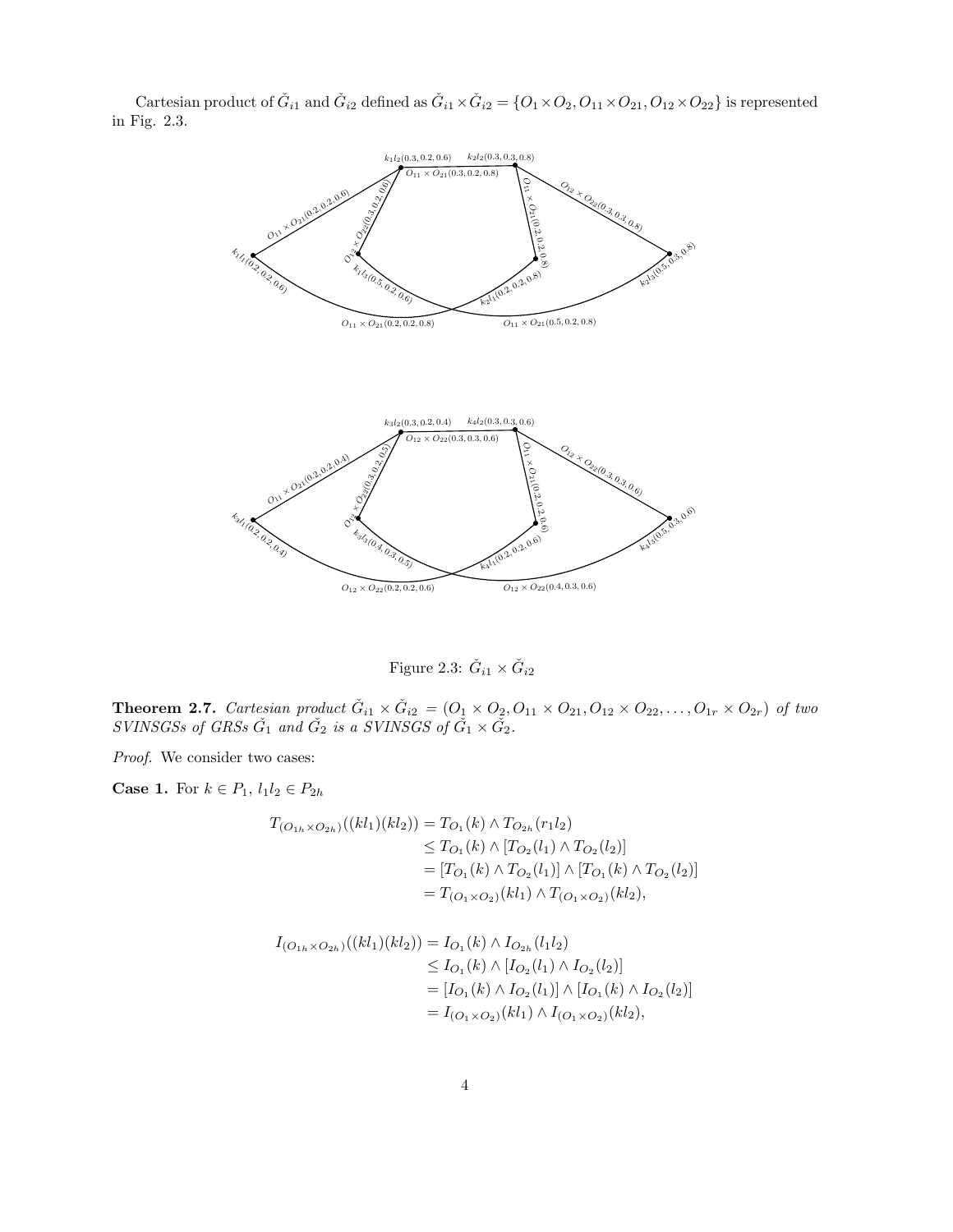$$
F_{(O_{1h} \times O_{2h})}((kl_1)(kl_2)) = F_{O_1}(k) \vee F_{O_{2h}}(l_1l_2)
$$
  
\n
$$
\leq F_{O_1}(k) \vee [F_{O_2}(l_1) \vee F_{O_2}(l_2)]
$$
  
\n
$$
= [F_{O_1}(k) \vee F_{O_2}(l_1)] \vee [F_{O_1}(k) \vee F_{O_2}(l_2)]
$$
  
\n
$$
= F_{(O_1 \times O_2)}(kl_1) \vee F_{(O_1 \times O_2)}(kl_2),
$$

for  $kl_1, kl_2 \in P_1 \times P_2$ .

**Case 2.** For  $k \in P_2$ ,  $l_1 l_2 \in P_{1h}$ 

$$
T_{(O_{1h} \times O_{2h})}((l_1k)(l_2k)) = T_{O_2}(k) \wedge T_{O_{1h}}(l_1l_2)
$$
  
\n
$$
\leq T_{O_2}(k) \wedge [T_{O_1}(l_1) \wedge T_{O_1}(l_2)]
$$
  
\n
$$
= [T_{O_2}(k) \wedge T_{O_1}(l_1)] \wedge [T_{O_2}(k) \wedge T_{O_1}(l_2)]
$$
  
\n
$$
= T_{(O_1 \times O_2)}(l_1k) \wedge T_{(O_1 \times O_2)}(l_2k),
$$

$$
I_{(O_{1h} \times O_{2h})}((l_1k)(l_2k)) = I_{O_2}(k) \wedge I_{O_{1h}}(l_1l_2)
$$
  
\n
$$
\leq I_{O_2}(k) \wedge [I_{O_1}(l_1) \wedge I_{O_1}(l_2)]
$$
  
\n
$$
= [I_{O_2}(k) \wedge I_{O_1}(l_1)] \wedge [I_{O_2}(k) \wedge I_{O_1}(l_2)]
$$
  
\n
$$
= I_{(O_1 \times O_2)}(l_1k) \wedge I_{(O_1 \times O_2)}(l_2k),
$$

$$
F_{(O_{1h} \times O_{2h})}((l_1k)(l_2k)) = F_{O_2}(k) \vee F_{O_{1h}}(l_1l_2)
$$
  
\n
$$
\leq F_{O_2}(k) \vee [F_{O_1}(l_1) \vee F_{O_1}(l_2)]
$$
  
\n
$$
= [F_{O_2}(k) \vee F_{O_1}(l_1)] \vee [F_{O_2}(k) \vee F_{O_1}(l_2)]
$$
  
\n
$$
= F_{(O_1 \times O_2)}(l_1k) \vee F_{(O_1 \times O_2)}(l_2k),
$$

for  $l_1k, l_2k \in P_1 \times P_2$ .

Both cases exists  $\forall h \in \{1, 2, \ldots, r\}$ . Hence we get proof.

**Definition 2.8.** Let  $\check{G}_{i1} = (O_1, O_{11}, O_{12}, \ldots, Q_{1r})$  and  $\check{G}_{i2} = (O_2, O_{21}, O_{22}, \ldots, Q_{2r})$  be SVINSGSs. *Cross product* of  $\check{G}_{i1}$  and  $\check{G}_{i2}$ , denoted by

$$
\check{G}_{i1} * \check{G}_{i2} = (O_1 * O_2, O_{11} * O_{21}, O_{12} * O_{22}, \dots, O_{1r} * O_{2r}),
$$

is defined as:

(i) 
$$
\begin{cases} T_{(O_1 \ast O_2)}(kl) = (T_{O_1} * T_{O_2})(kl) = T_{O_1}(k) \wedge T_{O_2}(l) \\ I_{(O_1 \ast O_2)}(kl) = (I_{O_1} * I_{O_2})(kl) = I_{O_1}(k) \wedge I_{O_2}(l) \\ F_{(O_1 \ast O_2)}(kl) = (F_{O_1} * F_{O_2})(kl) = F_{O_1}(k) \vee F_{O_2}(l) \\ \text{for all } (kl) \in P_1 \times P_2, \end{cases}
$$

(ii) 
$$
\begin{cases}\nT_{(O_{1h}*O_{2h})}(k_1l_1)(k_2l_2) = (T_{O_{1h}} * T_{O_{2h}})(k_1l_1)(k_2l_2) = T_{O_{1h}}(k_1k_2) \wedge T_{O_{2h}}(l_1l_2) \\
I_{(O_{1h}*O_{2h})}(k_1l_1)(k_2l_2) = (I_{O_{1h}} * I_{O_{2h}})(k_1l_1)(k_2l_2) = I_{O_{1h}}(k_1k_2) \wedge I_{O_{2h}}(l_1l_2) \\
F_{(O_{1h}*O_{2h})}(k_1l_1)(k_2l_2) = (F_{O_{1h}} * F_{O_{2h}})(k_1l_1)(k_2l_2) = F_{O_{1h}}(k_1k_2) \vee F_{O_{2h}}(l_1l_2) \\
\text{for all } (k_1k_2) \in P_{1h}, \ (l_1l_2) \in P_{2h}.\n\end{cases}
$$

**Example 2.9.** Cross product of SVINSGSs  $\check{G}_{i1}$  and  $\check{G}_{i2}$  shown in Fig. 2.2 is defined as  $\check{G}_{i1} * \check{G}_{i2}$  =  $\{O_1 \ast O_2, O_{11} \ast O_{21}, O_{12} \ast O_{22}\}$  and is represented in Fig. 2.4.

 $\Box$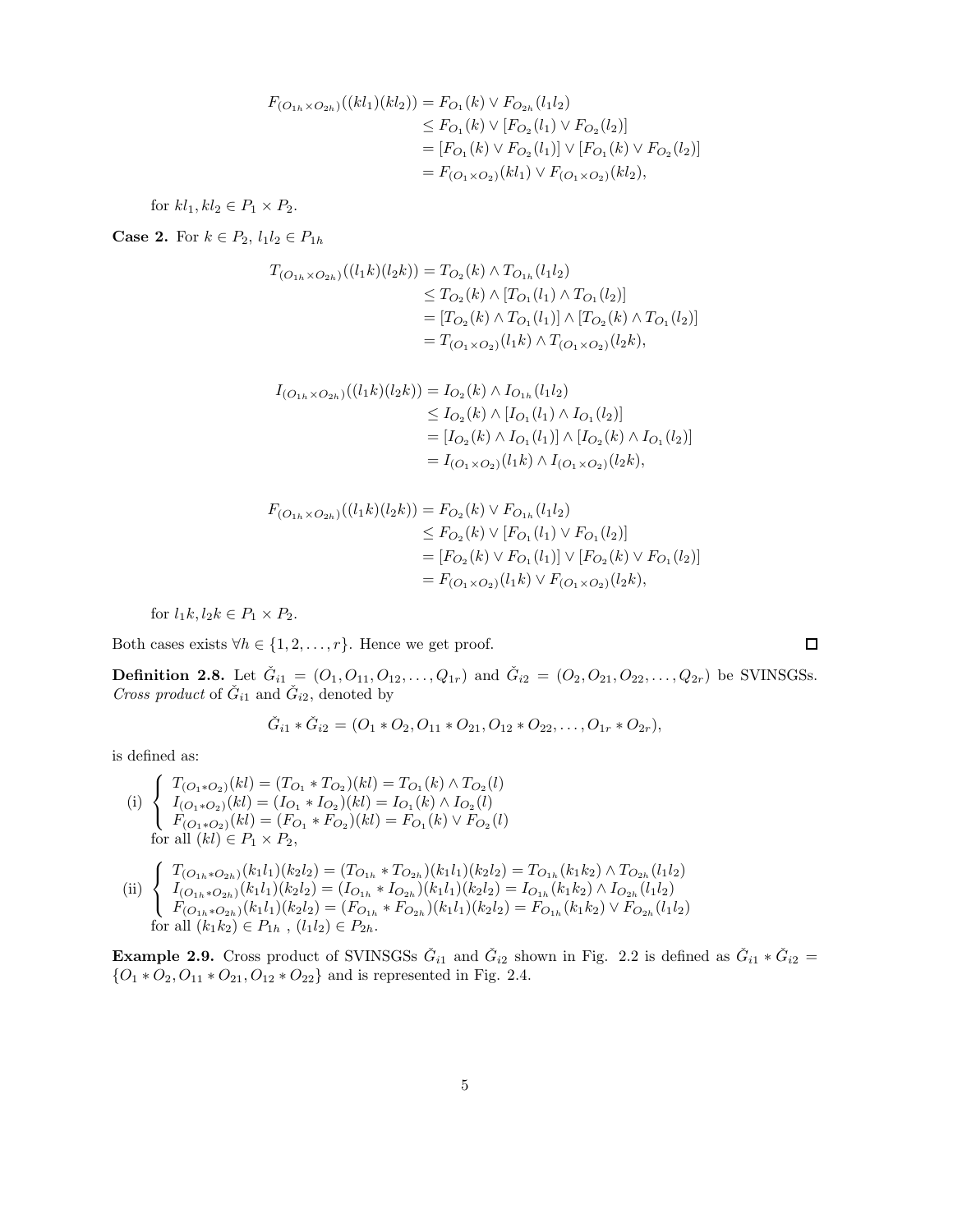

Figure 2.4:  $\check{G}_{i1} * \check{G}_{i2}$ 

**Theorem 2.10.** *Cross product*  $\check{G}_{i1} * \check{G}_{i2} = (O_1 * O_2, O_{11} * O_{21}, O_{12} * O_{22}, \ldots, O_{1r} * O_{2r})$  *of two SVINSGSs of GRSs*  $\check{G}_1$  *and*  $\check{G}_2$  *is a SVINSGS of*  $\check{G}_1 * \check{G}_2$ *.* 

*Proof.* For all  $k_1 l_1, k_2 l_2 \in P_1 * P_2$ 

$$
T_{(O_{1h}*O_{2h})}((k_1l_1)(k_2l_2)) = T_{O_{1h}}(k_1k_2) \wedge T_{O_{2h}}(l_1l_2)
$$
  
\n
$$
\leq [T_{O_1}(k_1) \wedge T_{O_1}(k_2)] \wedge [T_{O_2}(l_1) \wedge T_{O_2}(l_2)]
$$
  
\n
$$
= [T_{O_1}(k_1) \wedge T_{O_2}(l_1)] \wedge [T_{O_1}(k_2) \wedge T_{O_2}(l_2)]
$$
  
\n
$$
= T_{(O_1*O_2)}(k_1l_1) \wedge T_{(O_1*O_2)}(k_2l_2),
$$

$$
I_{(O_{1h}*O_{2h})}((k_1l_1)(k_2l_2)) = I_{O_{1h}}(k_1k_2) \wedge I_{O_{2h}}l_1l_2)
$$
  
\n
$$
\leq [I_{O_1}(k_1) \wedge I_{O_1}(k_2)] \wedge [I_{O_2}(l_1) \wedge I_{O_2}(l_2)]
$$
  
\n
$$
= [I_{O_1}(k_1) \wedge I_{O_2}(l_1)] \wedge [I_{O_1}(k_2) \wedge I_{O_2}(l_2)]
$$
  
\n
$$
= I_{(O_1*O_2)}(k_1l_1) \wedge I_{(O_1*O_2)}(k_2l_2),
$$

$$
F_{(O_{1h}*O_{2h})}((k_1l_1)(k_2l_2)) = F_{O_{1h}}(k_1k_2) \vee F_{O_{2h}}(l_1l_2)
$$
  
\n
$$
\leq [F_{O_1}(k_1) \vee F_{O_1}(k_2)] \vee [F_{O_2}(l_1) \vee F_{O_2}(l_2)]
$$
  
\n
$$
= [F_{O_1}(k_1) \vee F_{O_2}(l_1)] \vee [F_{O_1}(k_2) \vee F_{O_2}(l_2)]
$$
  
\n
$$
= F_{(O_1*O_2)}(k_1l_1) \vee F_{(O_1*O_2)}(k_2l_2),
$$

for  $h \in \{1, 2, \ldots, r\}$ . This gives proof.

**Definition 2.11.** Let  $\check{G}_{i1} = (O_1, O_{11}, O_{12}, ..., O_{1r})$  and  $\check{G}_{i2} = (O_2, O_{21}, O_{22}, ..., O_{2r})$  be SVINSGSs. Lexicographic product of  $\check{G}_{i1}$  and  $\check{G}_{i2}$ , denoted by

 $\Box$ 

$$
\check{G}_{i1} \bullet \check{G}_{i2} = (O_1 \bullet O_2, O_{11} \bullet O_{21}, O_{12} \bullet O_{22}, \dots, O_{1r} \bullet O_{2r}),
$$

is defined as:

 $(i)$  $\sqrt{ }$ Į  $\mathcal{L}$  $T_{(O_1 \bullet O_2)}(kl) = (T_{O_1} \bullet T_{O_2})(kl) = T_{O_1}(k) \land T_{O_2}(l)$  $I_{(O_1 \bullet O_2)}(kl) = (I_{O_1} \bullet I_{O_2})(kl) = I_{O_1}(k) \wedge I_{O_2}(l)$  $F_{(O_1 \bullet O_2)}(kl) = (F_{O_1} \bullet F_{O_2})(kl) = F_{O_1}(k) \vee F_{O_2}(l)$ for all  $(kl) \in P_1 \times P_2$ 

(ii) 
$$
\begin{cases} T_{(O_{1h}\bullet O_{2h})}(kl_1)(kl_2) = (T_{O_{1h}} \bullet T_{O_{2h}})(kl_1)(kl_2) = T_{O_1}(k) \wedge T_{O_{2h}}(l_1l_2) \\ I_{(O_{1h}\bullet O_{2h})}(kl_1)(kl_2) = (I_{O_{1h}} \bullet I_{O_{2h}})(kl_1)(kl_2) = I_{O_1}(k) \wedge I_{O_{2h}}(l_1l_2) \\ F_{(O_{1h}\bullet O_{2h})}(kl_1)(kl_2) = (F_{O_{1h}} \bullet F_{O_{2h}})(kl_1)(kl_2) = F_{O_1}(k) \vee F_{O_{2h}}(l_1l_2) \\ \text{for all } k \in P_1, (l_1l_2) \in P_{2h}, \end{cases}
$$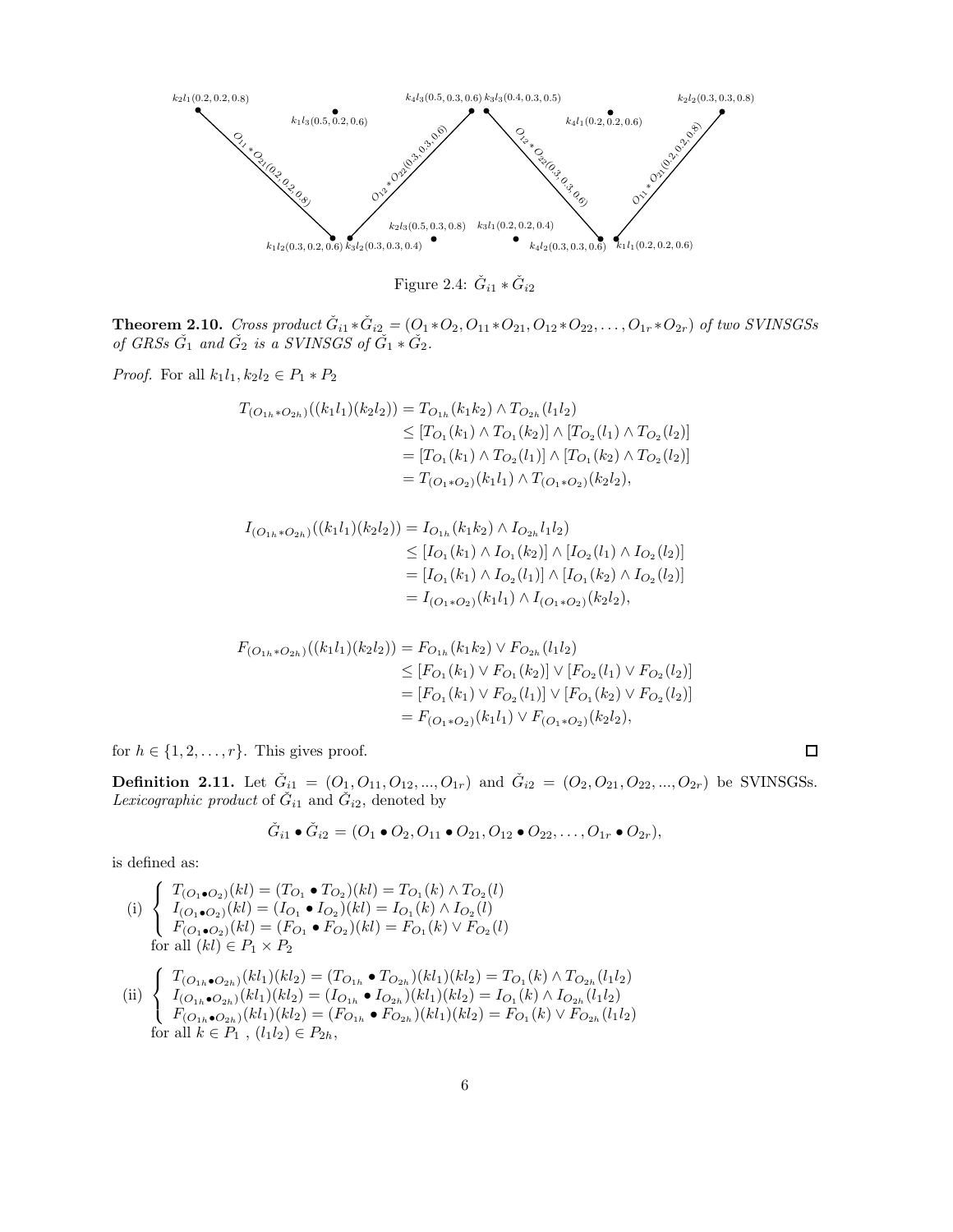(iii)  $\sqrt{ }$ <sup>J</sup>  $\mathcal{L}$  $T_{(O_{1h} \bullet O_{2h})}(k_1l_1)(k_2l_2) = (T_{O_{1h}} \bullet T_{O_{2h}})(k_1l_1)(k_2l_2) = T_{O_{1h}}(k_1k_2) \wedge T_{O_{2h}}(l_1l_2)$  $I_{(O_{1h} \bullet O_{2h})}(k_1l_1)(k_2l_2) = (I_{O_{1h}} \bullet I_{O_{2h}})(k_1l_1)(k_2l_2) = I_{O_{1h}}(k_1k_2) \wedge I_{O_{2h}}(l_1l_2)$  $F_{(O_{1h} \bullet O_{2h})}(k_1l_1)(k_2l_2) = (F_{O_{1h}} \bullet F_{O_{2h}})(k_1l_1)(k_2l_2) = F_{O_{1h}}(k_1k_2) \vee F_{O_{2h}}(l_1l_2)$ for all  $(k_1k_2) \in P_{1h}$ ,  $(l_1l_2) \in P_{2h}$ .

**Example 2.12.** Lexicographic product of SVINSGSs  $\check{G}_{i1}$  and  $\check{G}_{i2}$  shown in Fig. 2.2 is defined as  $\check{G}_{i1} \bullet \check{G}_{i2} = \{O_1 \bullet O_2, O_{11} \bullet O_{21}, O_{12} \bullet O_{22}\}$  and is represented in Fig. 2.5.



Figure 2.5:  $\check{G}_{i1} \bullet \check{G}_{i2}$ 

**Theorem 2.13.** Lexicographic product  $\check{G}_{i1} \bullet \check{G}_{i2} = (O_1 \bullet O_2, O_{11} \bullet O_{21}, O_{12} \bullet O_{22}, \ldots, O_{1r} \bullet O_{2r})$  of two  $SVINSGSs$  of the GRSs  $\check{G}_1$  and  $\check{G}_2$  is a  $SVINSGS$  of  $\check{G}_1 \bullet \check{G}_2$ .

*Proof.* We consider two cases:

**Case 1.** For  $k \in P_1$ ,  $l_1 l_2 \in P_{2h}$ 

$$
T_{(O_{1h}\bullet O_{2h})}((kl_1)(kl_2)) = T_{O_1}(k) \wedge T_{O_{2h}}(l_1l_2)
$$
  
\n
$$
\leq T_{O_1}(k) \wedge [T_{O_2}(l_1) \wedge T_{O_2}(l_2)]
$$
  
\n
$$
= [T_{O_1}(k) \wedge T_{O_2}(l_1)] \wedge [T_{O_1}(k) \wedge T_{O_2}(l_2)]
$$
  
\n
$$
= T_{(O_1\bullet O_2)}(kl_1) \wedge T_{(O_1\bullet O_2)}(kl_2),
$$

$$
I_{(O_{1h}\bullet O_{2i})}((kl_1)(kl_2)) = I_{O_1}(k) \wedge I_{O_{2h}}(l_1l_2)
$$
  
\n
$$
\leq I_{O_1}(k) \wedge [I_{O_2}(l_1) \wedge I_{O_2}(l_2)]
$$
  
\n
$$
= [I_{O_1}(k) \wedge I_{O_2}(l_1)] \wedge [I_{O_1}(k) \wedge I_{O_2}(l_2)]
$$
  
\n
$$
= I_{(O_1\bullet O_2)}(kl_1) \wedge I_{(O_1\bullet O_2)}(kl_2),
$$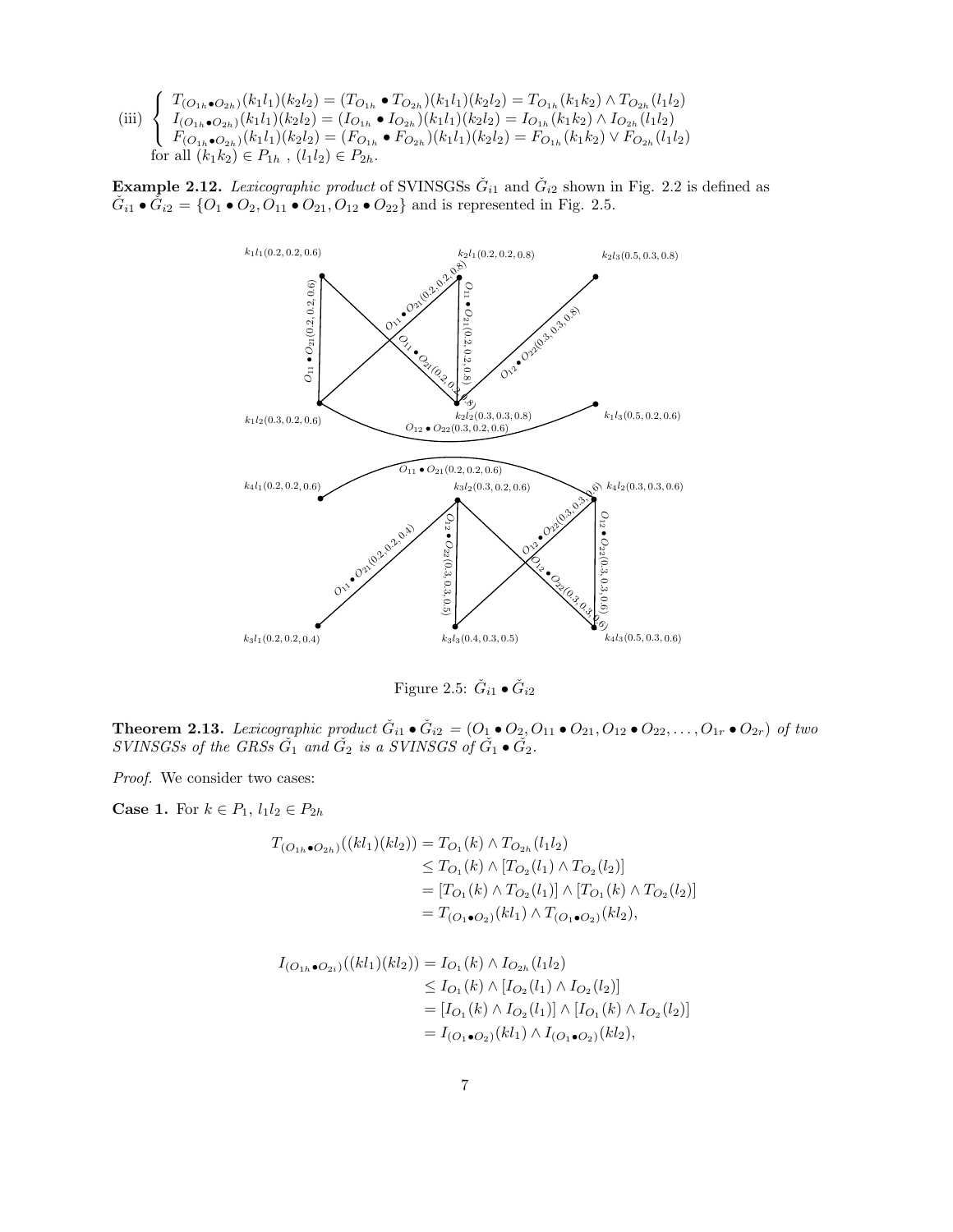$$
F_{(O_{1h}\bullet O_{2i})}((kl_1)(kl_2)) = F_{O_1}(k) \vee F_{O_{2h}}(l_1l_2)
$$
  
\n
$$
\leq F_{O_1}(k) \vee [F_{O_2}(l_1) \vee F_{O_2}(l_2)]
$$
  
\n
$$
= [F_{O_1}(k) \vee F_{O_2}(l_1)] \vee [F_{O_1}(k) \vee F_{O_2}(l_2)]
$$
  
\n
$$
= F_{(O_1\bullet O_2)}(kl_1) \vee F_{(O_1\bullet O_2)}(kl_2),
$$

for  $kl_1, kl_2 \in P_1 \bullet P_2$ .

**Case 2.** For  $k_1k_2 \in P_{1h}$ ,  $l_1l_2 \in P_{2h}$ 

$$
T_{(O_{1h}\bullet O_{2h})}((k_1l_1)(k_2l_2)) = T_{O_{1h}}(k_1k_2) \wedge T_{O_{2h}}(l_1l_2)
$$
  
\n
$$
\leq [T_{O_1}(k_1) \wedge T_{O_1}(k_2)] \wedge [T_{O_2}(l_1) \wedge T_{O_2}(l_2)]
$$
  
\n
$$
= [T_{O_1}(k_1) \wedge T_{O_2}(l_1)] \wedge [T_{O_1}(k_2) \wedge T_{O_2}(l_2)]
$$
  
\n
$$
= T_{(O_1\bullet O_2)}(k_1l_1) \wedge T_{(O_1\bullet O_2)}(k_2l_2),
$$

$$
I_{(O_{1h}\bullet O_{2h})}((k_1l_1)(k_2l_2)) = I_{O_{1h}}(k_1k_2) \wedge I_{O_{2h}}(l_1l_2)
$$
  
\n
$$
\leq [I_{O_1}(k_1) \wedge I_{O_1}(k_2)] \wedge [I_{O_2}(l_1) \wedge I_{O_2}(l_2)]
$$
  
\n
$$
= [I_{O_1}(k_1) \wedge I_{O_2}(l_1)] \wedge [I_{O_1}(k_2) \wedge I_{O_2}(l_2)]
$$
  
\n
$$
= I_{(O_1\bullet O_2)}(k_1l_1) \wedge I_{(O_1\bullet O_2)}(k_2l_2),
$$

$$
F_{(O_{1h}\bullet O_{2h})}((k_1l_1)(k_2l_2)) = F_{O_{1h}}(k_1k_2) \vee F_{O_{2h}}(l_1l_2)
$$
  
\n
$$
\leq [F_{O_1}(k_1) \vee F_{O_1}(k_2)] \vee [F_{O_2}(l_1) \vee F_{O_2}(l_2)]
$$
  
\n
$$
= [F_{O_1}(k_1) \vee F_{O_2}(l_1)] \vee [F_{O_1}(k_2) \vee F_{O_2}(l_2)]
$$
  
\n
$$
= F_{(O_1\bullet O_2)}(k_1l_1) \vee F_{(O_1\bullet O_2)}(k_2l_2),
$$

for  $k_1l_1, k_2l_2 \in P_1 \bullet P_2$ . Both cases hold for  $h \in \{1, 2, ..., r\}$ . Hence we get proof.

**Definition 2.14.** Let  $\check{G}_{i1} = (O_1, O_{11}, O_{12}, \ldots, O_{1r})$  and  $\check{G}_{i2} = (O_2, O_{21}, O_{22}, \ldots, O_{2r})$  be SVINSGSs. *Strong product* of  $\check{G}_{i1}$  and  $\check{G}_{i2}$ , denoted by

$$
\check{G}_{i1} \boxtimes \check{G}_{i2} = (O_1 \boxtimes O_2, O_{11} \boxtimes O_{21}, O_{12} \boxtimes O_{22}, \ldots, O_{1r} \boxtimes O_{2r}),
$$

is defined as:

(i)  $\sqrt{ }$ Į  $\mathcal{L}$  $T_{(O_1 \boxtimes O_2)}(kl) = (T_{O_1} \boxtimes T_{O_2})(kl) = T_{O_1}(k) \wedge T_{O_2}(l)$  $I_{(O_1\boxtimes O_2)}(kl)=(I_{O_1}\boxtimes I_{O_2})(kl)=I_{O_1}(k)\wedge I_{O_2}(l)$  $F_{(O_1 \boxtimes O_2)}(kl) = (F_{O_1} \boxtimes F_{O_2})(kl) = F_{O_1}(k) \vee F_{O_2}(l)$ for all  $(kl) \in P_1 \times P_2$ ,

(ii) 
$$
\begin{cases}\nT_{(O_{1h}\boxtimes O_{2h})}(kl_1)(kl_2) = (T_{O_{1h}}\boxtimes T_{O_{2h}})(kl_1)(kl_2) = T_{O_1}(k) \wedge T_{O_{2h}}(l_1l_2) \\
I_{(O_{1h}\boxtimes O_{2h})}(kl_1)(kl_2) = (I_{O_{1h}}\boxtimes I_{O_{2h}})(kl_1)(kl_2) = I_{O_1}(k) \wedge I_{O_{2h}}(l_1l_2) \\
F_{(O_{1h}\boxtimes O_{2h})}(kl_1)(kl_2) = (F_{O_{1h}}\boxtimes F_{O_{2h}})(kl_1)(kl_2) = F_{O_1}(k) \vee F_{O_{2h}}(l_1l_2) \\
\text{for all } k \in P_1, (l_1l_2) \in P_{2h},\n\end{cases}
$$

(iii) 
$$
\begin{cases}\nT_{(O_{1h}\boxtimes O_{2h})}(k_1l)(k_2l) = (T_{O_{1h}}\boxtimes T_{O_{2h}})(k_1l)(k_2l) = T_{O_2}(l) \wedge T_{O_{1h}}(k_1k_2) \\
I_{(O_{1h}\boxtimes O_{2h})}(k_1l)(k_2l) = (I_{O_{1h}}\boxtimes I_{O_{2h}})(k_1l)(k_2l) = I_{O_2}(l) \wedge I_{O_{2h}}(k_1k_2) \\
F_{(O_{1h}\boxtimes O_{2h})}(k_1l)(k_2l) = (F_{O_{1h}}\boxtimes F_{O_{2h}})(k_1l)(k_2l) = F_{O_2}(l) \vee F_{O_{2h}}(k_1k_2) \\
\text{for all } l \in P_2, (k_1k_2) \in P_{1h},\n\end{cases}
$$

 $\Box$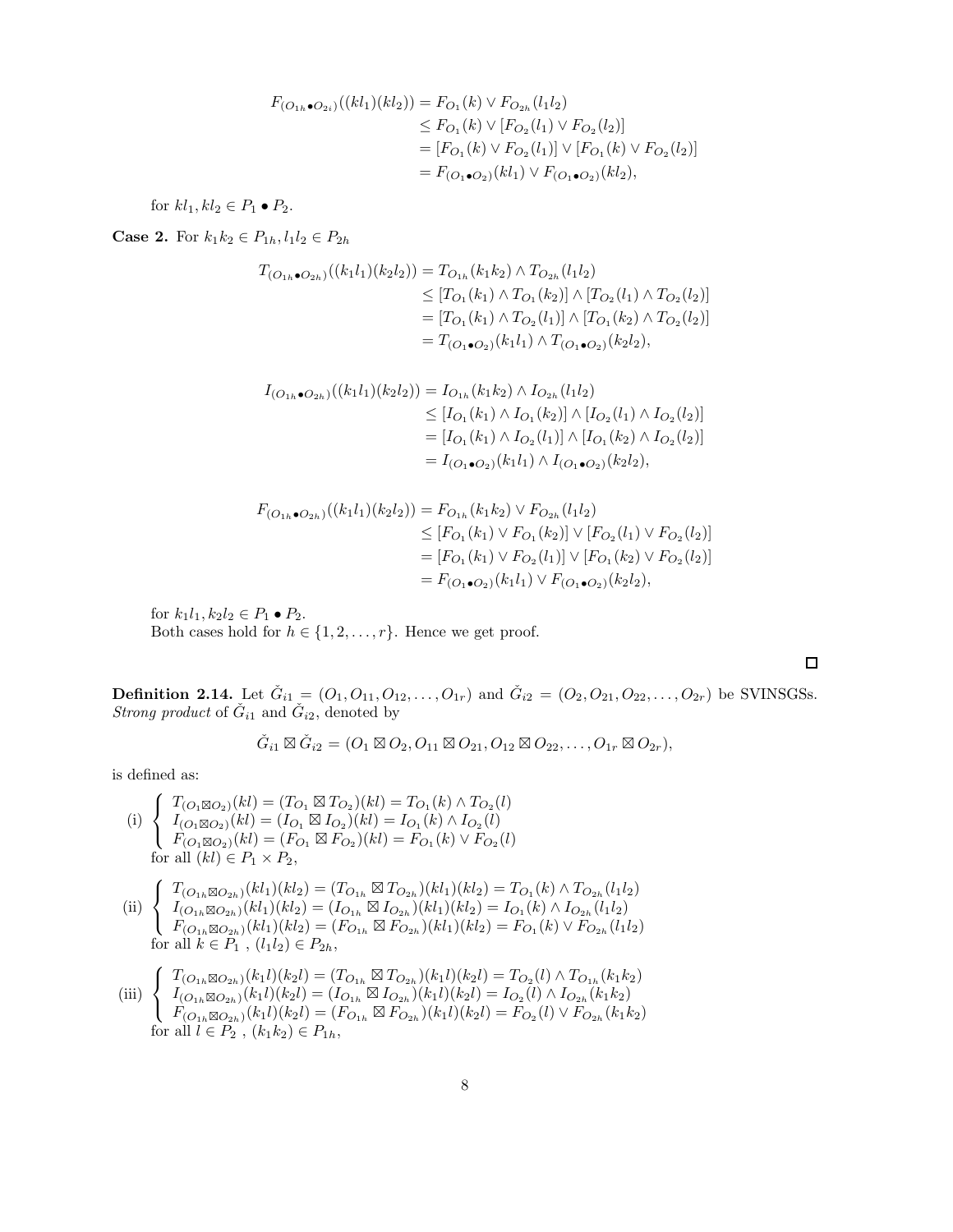(iv)  $\sqrt{ }$ <sup>J</sup>  $\mathcal{L}$  $T_{(O_{1h} \boxtimes O_{2h})}(k_1l_1)(k_2l_2) = (T_{O_{1h}} \boxtimes T_{O_{2h}})(k_1l_1)(k_2l_2) = T_{O_{1h}}(k_1k_2) \wedge T_{O_{2h}}(l_1l_2)$  $I_{(O_{1h} \boxtimes O_{2h})}(k_1l_1)(k_2l_2) = (I_{O_{1h}} \boxtimes I_{O_{2h}})(k_1l_1)(k_2l_2) = I_{O_{1h}}(k_1k_2) \wedge I_{O_{2h}}(l_1l_2)$  $F_{(O_{1h}\boxtimes O_{2h})}(k_1l_1)(k_2l_2)=(F_{O_{1h}}\boxtimes F_{O_{2h}})(k_1l_1)(k_2l_2)=F_{O_{1h}}(k_1k_2)\vee F_{O_{2h}}(l_1l_2)$ for all  $(k_1k_2) \in P_{1h}$ ,  $(l_1l_2) \in P_{2h}$ .

**Example 2.15.** Strong product SVINSGSs  $\check{G}_{i1}$  and  $\check{G}_{i2}$  shown in Fig. 2.2 is defined as  $\check{G}_{i1} \boxtimes \check{G}_{i2}$  =  $\{O_1 \boxtimes O_2, O_{11} \boxtimes O_{21}, O_{12} \boxtimes O_{22}\}$  and is represented in Fig. 2.6.



Figure 2.6:  $\check{G}_{i1} \boxtimes \check{G}_{i2}$ 

**Theorem 2.16.** *Strong product*  $\check{G}_{i1} \boxtimes \check{G}_{i2} = (O_1 \boxtimes O_2, O_{11} \boxtimes O_{21}, O_{12} \boxtimes O_{22}, \ldots, O_{1r} \boxtimes O_{2r})$  *of two*  $SVINSGSs$  of the  $GRSs \tilde{G}_1$  and  $\tilde{G}_2$  is  $SVINSGS$  of  $\tilde{G}_1 \boxtimes \tilde{G}_2$ .

*Proof.* There are three cases:

**Case 1.** For  $k \in P_1$ ,  $l_1 l_2 \in P_{2h}$ 

$$
T_{(O_{1h} \boxtimes O_{2h})}((kl_1)(kl_2)) = T_{O_1}(k) \wedge T_{O_{2h}}(l_1l_2)
$$
  
\n
$$
\leq T_{O_1}(k) \wedge [T_{O_2}(l_1) \wedge T_{O_2}(l_2)]
$$
  
\n
$$
= [T_{O_1}(k) \wedge T_{O_2}(l_1)] \wedge [T_{O_1}(k) \wedge T_{O_2}(l_2)]
$$
  
\n
$$
= T_{(O_1 \boxtimes O_2)}(kl_1) \wedge T_{(O_1 \boxtimes O_2)}(kl_2),
$$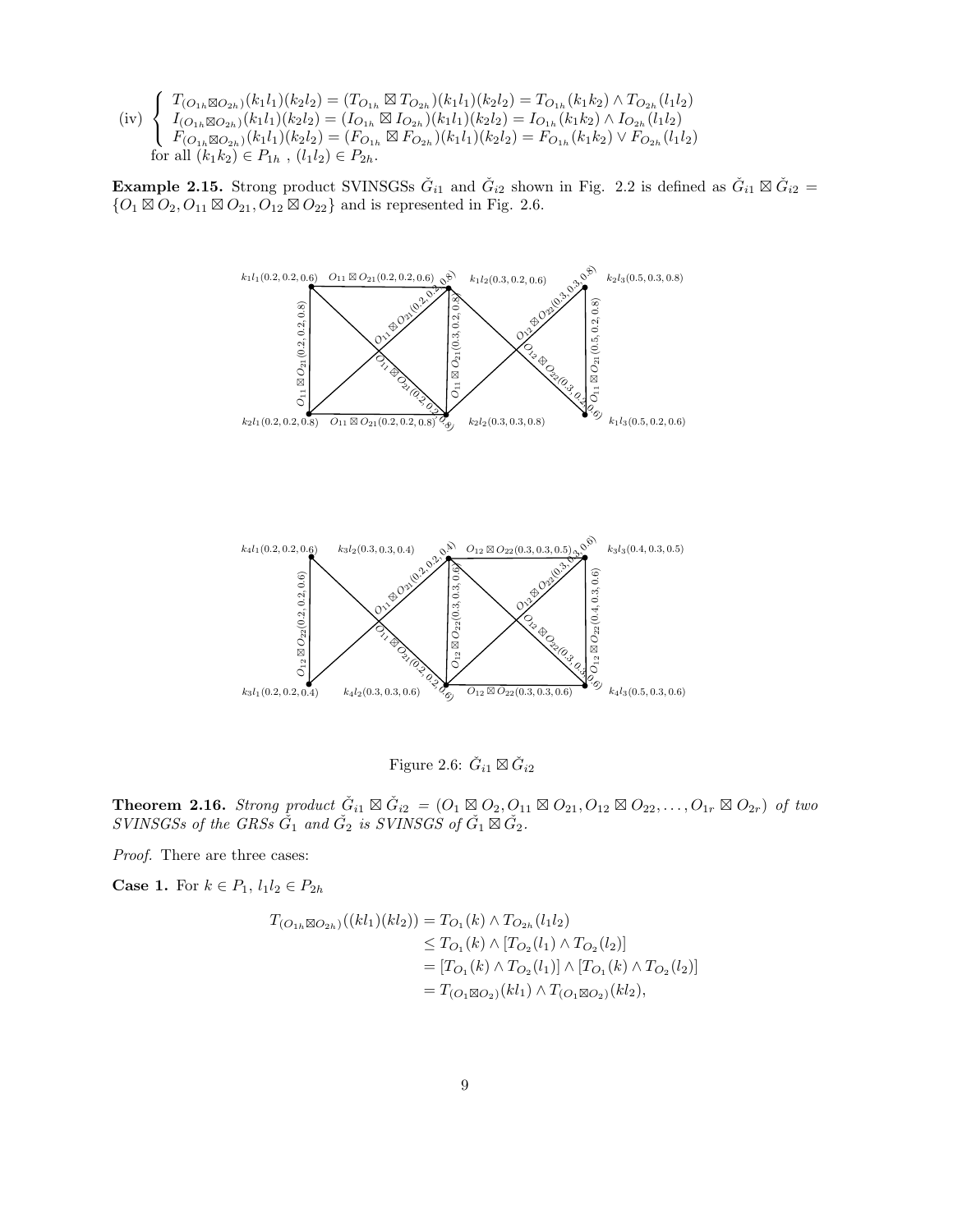$$
I_{(O_{1h}\boxtimes O_{2h})}((kl_1)(kl_2)) = I_{O_1}(k) \wedge I_{O_{2h}}(l_1l_2)
$$
  
\n
$$
\leq I_{O_1}(k) \wedge [I_{O_2}(l_1) \wedge I_{O_2}(l_2)]
$$
  
\n
$$
= [I_{O_1}(k) \wedge I_{O_2}(l_1)] \wedge [I_{O_1}(k) \wedge I_{O_2}(l_2)]
$$
  
\n
$$
= I_{(O_1\boxtimes O_2)}(kl_1) \wedge I_{(O_1\boxtimes O_2)}(kl_2),
$$

$$
F_{(O_{1h} \boxtimes O_{2h})}((kl_1)(kl_2)) = F_{O_1}(k) \vee F_{O_{2h}}(l_1l_2)
$$
  
\n
$$
\leq F_{O_1}(k) \vee [F_{O_2}(l_1) \vee F_{O_2}(l_2)]
$$
  
\n
$$
= [F_{O_1}(k) \vee F_{O_2}(l_1)] \vee [F_{O_1}(k) \vee F_{O_2}(l_2)]
$$
  
\n
$$
= F_{(O_1 \boxtimes O_2)}(kl_1) \vee F_{(O_1 \boxtimes O_2)}(kl_2),
$$

for  $kl_1, kl_2 \in P_1 \boxtimes P_2$ .

**Case 2.** For  $k \in P_2$ ,  $l_1 l_2 \in P_{1h}$ 

$$
T_{(O_{1h} \boxtimes O_{2h})}((l_1k)(l_2k)) = T_{O_2}(k) \wedge T_{O_{1h}}(l_1l_2)
$$
  
\n
$$
\leq T_{O_2}(k) \wedge [T_{O_1}(l_1) \wedge T_{O_1}(l_2)]
$$
  
\n
$$
= [T_{O_2}(k) \wedge T_{O_1}(l_1)] \wedge [T_{O_2}(k) \wedge T_{O_1}(l_2)]
$$
  
\n
$$
= T_{(O_1 \boxtimes O_2)}(l_1k) \wedge T_{(O_1 \boxtimes O_2)}(l_2k),
$$

$$
I_{(O_{1h} \boxtimes O_{2h})}((l_1k)(l_2k)) = I_{O_2}(k) \wedge I_{O_{1h}}(l_1l_2)
$$
  
\n
$$
\leq I_{O_2}(k) \wedge [I_{O_1}(l_1) \wedge I_{O_1}(l_2)]
$$
  
\n
$$
= [I_{O_2}(k) \wedge I_{O_1}(l_1)] \wedge [I_{O_2}(k) \wedge I_{O_1}(l_2)]
$$
  
\n
$$
= I_{(O_1 \boxtimes O_2)}(l_1k) \wedge I_{(O_1 \boxtimes O_2)}(l_2k),
$$

$$
F_{(O_{1h} \boxtimes O_{2h})}((l_1k)(l_2k)) = F_{O_2}(k) \vee F_{O_{1h}}(l_1l_2)
$$
  
\n
$$
\leq F_{O_2}(k) \vee [F_{O_1}(l_1) \vee F_{O_1}(l_2)]
$$
  
\n
$$
= [F_{O_2}(k) \vee F_{O_1}(l_1)] \vee [F_{O_2}(k) \vee F_{O_1}(l_2)]
$$
  
\n
$$
= F_{(O_1 \boxtimes O_2)}(l_1k) \vee F_{(O_1 \boxtimes O_2)}(l_2k),
$$

for  $l_1k, l_2k \in P_1 \boxtimes P_2$ .

**Case 3.** For every  $k_1k_2 \in P_{1h}, l_1l_2 \in P_{2h}$ 

$$
T_{(O_{1h} \boxtimes O_{2h})}((k_1l_1)(k_2l_2)) = T_{O_{1h}}(k_1k_2) \wedge T_{O_{2h}}(l_1l_2)
$$
  
\n
$$
\leq [T_{O_1}(k_1) \wedge T_{O_1}(k_2)] \wedge [T_{O_2}(l_1) \wedge T_{O_2}(l_2)]
$$
  
\n
$$
= [T_{O_1}(k_1) \wedge T_{O_2}(l_1)] \wedge [T_{O_1}(k_2) \wedge T_{O_2}(l_2)]
$$
  
\n
$$
= T_{(O_1 \boxtimes O_2)}(k_1l_1) \wedge T_{(O_1 \boxtimes O_2)}(k_2l_2),
$$

$$
I_{(O_{1h} \boxtimes O_{2h})}((k_1l_1)(k_2l_2)) = I_{O_{1h}}(k_1k_2) \wedge I_{O_{2h}}(l_1l_2)
$$
  
\n
$$
\leq [I_{O_1}(k_1) \wedge I_{O_1}(k_2)] \wedge [I_{O_2}(l_1) \wedge I_{O_2}(l_2)]
$$
  
\n
$$
= [I_{O_1}(k_1) \wedge I_{O_2}(l_1)] \wedge [I_{O_1}(k_2) \wedge I_{O_2}(l_2)]
$$
  
\n
$$
= I_{(O_1 \boxtimes O_2)}(k_1l_1) \wedge I_{(O_1 \boxtimes O_2)}(k_2l_2),
$$

$$
F_{(O_{1h}\boxtimes O_{2h})}((k_1l_1)(k_2l_2)) = F_{O_{1h}}(k_1k_2) \vee F_{O_{2h}}(l_1l_2)
$$
  
\n
$$
\leq [F_{O_1}(k_1) \vee F_{O_1}(k_2)] \vee [F_{O_2}(l_1) \vee F_{O_2}(l_2)]
$$
  
\n
$$
= [F_{O_1}(k_1) \vee F_{O_2}(l_1)] \vee [F_{O_1}(k_2) \vee F_{O_2}(l_2)]
$$
  
\n
$$
= F_{(O_1\boxtimes O_2)}(k_1l_1) \vee F_{(O_1\boxtimes O_2)}(k_2l_2),
$$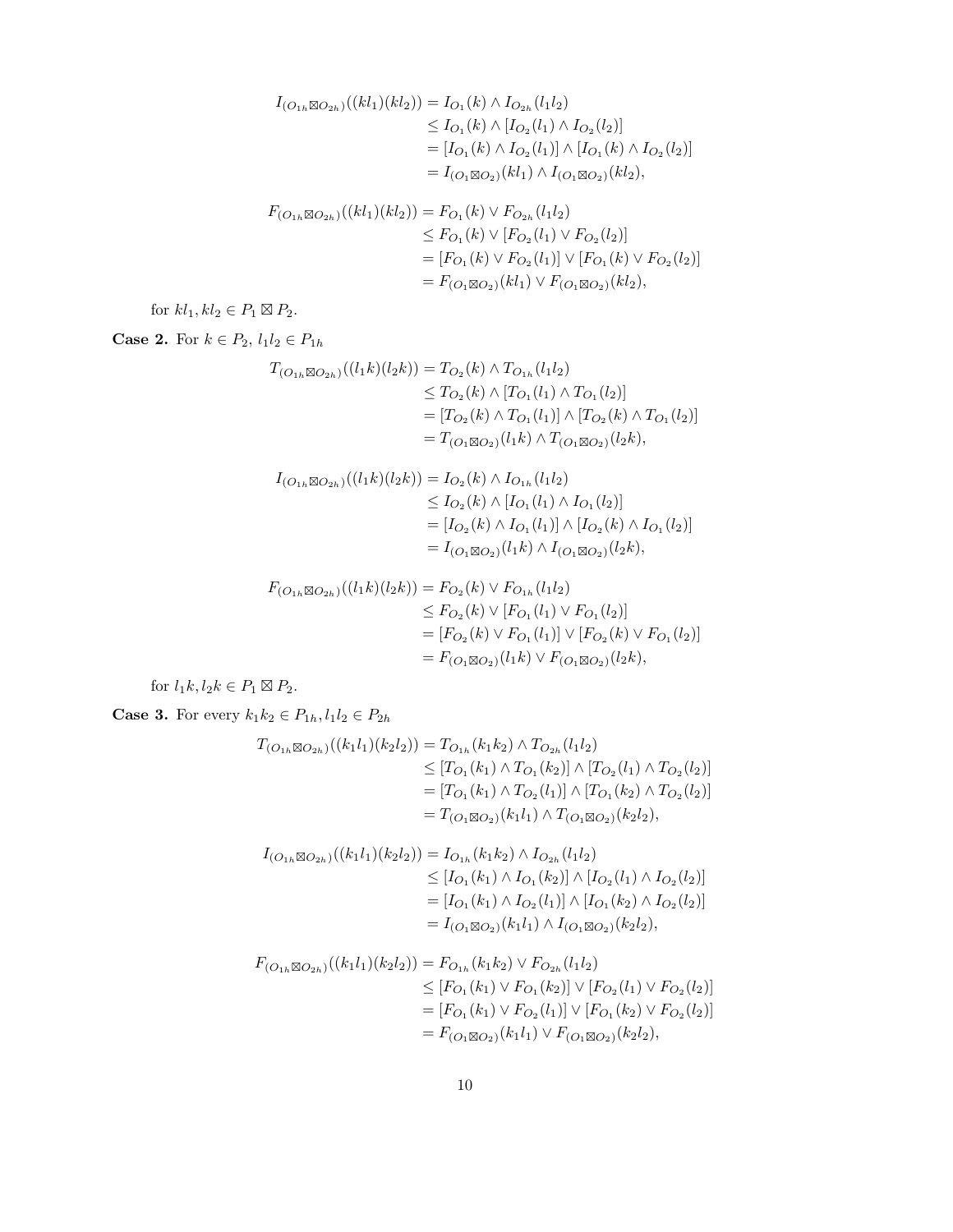for  $k_1l_1, k_2l_2 \in P_1 \boxtimes P_2$ , and  $h = 1, 2, ..., r$ . This gives proof.

**Definition 2.17.** Let  $\check{G}_{i1} = (O_1, O_{11}, O_{12}, ..., O_{1r})$  and  $\check{G}_{i2} = (O_2, O_{21}, O_{22}, ..., O_{2r})$  be SVINSGSs. *Composition* of  $\check{G}_{i1}$  and  $\check{G}_{i2}$ , denoted by

$$
\check{G}_{i1} \circ \check{G}_{i2} = (O_1 \circ O_2, O_{11} \circ O_{21}, O_{12} \circ O_{22}, \dots, O_{1r} \circ O_{2r}),
$$

is defined as:

(i) 
$$
\begin{cases} T_{(O_1 \circ O_2)}(kl) = (T_{O_1} \circ T_{O_2})(kl) = T_{O_1}(k) \land T_{O_2}(l) \\ I_{(O_1 \circ O_2)}(kl) = (I_{O_1} \circ I_{O_2})(kl) = I_{O_1}(k) \land I_{O_2}(l) \\ F_{(O_1 \circ O_2)}(kl) = (F_{O_1} \circ F_{O_2})(kl) = F_{O_1}(k) \lor F_{O_2}(l) \\ \text{for all } (kl) \in P_1 \times P_2, \end{cases}
$$

 $(ii)$  $\sqrt{ }$ Į  $\mathcal{L}$  $T_{(O_{1h} \circ O_{2h})}(kl_1)(kl_2) = (T_{O_{1h}} \circ T_{O_{2h}})(kl_1)(kl_2) = T_{O_1}(k) \wedge T_{O_{2h}}(l_1l_2)$  $I_{(O_{1h} \circ O_{2h})}(kl_1)(kl_2) = (I_{O_{1h}} \circ I_{O_{2h}})(kl_1)(kl_2) = I_{O_1}(k) \wedge I_{O_{2h}}(l_1l_2)$  $F_{(O_{1h} \circ O_{2h})}(kl_1)(kl_2) = (F_{O_{1h}} \circ F_{O_{2h}})(kl_1)(kl_2) = F_{O_1}(k) \vee F_{O_{2h}}(l_1l_2)$ for all  $k \in P_1$ ,  $(l_1l_2) \in P_{2h}$ ,

(iii) 
$$
\begin{cases}\nT_{(O_{1h} \circ O_{2h})}(k_1l)(k_2l) = (T_{O_{1h}} \circ T_{O_{2h}})(k_1l)(k_2l) = T_{O_2}(l) \land T_{O_{1h}}(k_1k_2) \\
I_{(O_{1h} \circ O_{2h})}(k_1l)(k_2l) = (I_{O_{1h}} \circ I_{O_{2h}})(k_1l)(k_2l) = I_{O_2}(l) \land I_{O_{2h}}(k_1k_2) \\
F_{(O_{1h} \circ O_{2h})}(k_1l)(k_2l) = (F_{O_{1h}} \circ F_{O_{2h}})(k_1l)(k_2l) = F_{O_2}(l) \lor F_{O_{2h}}(k_1k_2) \\
\text{for all } l \in P_2, (k_1k_2) \in P_{1h},\n\end{cases}
$$

$$
(iv) \begin{cases} T_{(O_{1h} \circ O_{2h})}(k_1 l_1)(k_2 l_2) = (T_{O_{1h}} \circ T_{O_{2h}})(k_1 l_1)(k_2 l_2) = T_{O_{1h}}(k_1 k_2) \wedge T_{O_2}(l_1) \wedge T_{O_2}(l_2) \\ I_{(O_{1h} \circ O_{2h})}(k_1 l_1)(k_2 l_2) = (I_{O_{1h}} \circ I_{O_{2h}})(k_1 l_1)(k_2 l_2) = I_{O_{1h}}(k_1 k_2) \wedge I_{O_2}(l_1) \wedge I_{O_2}(l_2) \\ F_{(O_{1h} \circ O_{2h})}(k_1 l_1)(k_2 l_2) = (F_{O_{1h}} \circ F_{O_{2h}})(k_1 l_1)(k_2 l_2) = F_{O_{1h}}(k_1 k_2) \vee F_{O_2}(l_1) \vee F_{O_2}(l_2) \\ \text{for all } (k_1 k_2) \in P_{1h} \text{ , } (l_1 l_2) \in P_{2h} \text{ such that } l_1 \neq l_2. \end{cases}
$$

**Example 2.18.** Composition of SVINSGSs  $\check{G}_{i1}$  and  $\check{G}_{i2}$  shown in Fig. 2.2 is defined as  $\check{G}_{i1} \circ \check{G}_{i2}$  =  $\{O_1 \circ O_2, O_{11} \circ O_{21}, O_{12} \circ O_{22}\}$  and is represented in Fig. 2.7.

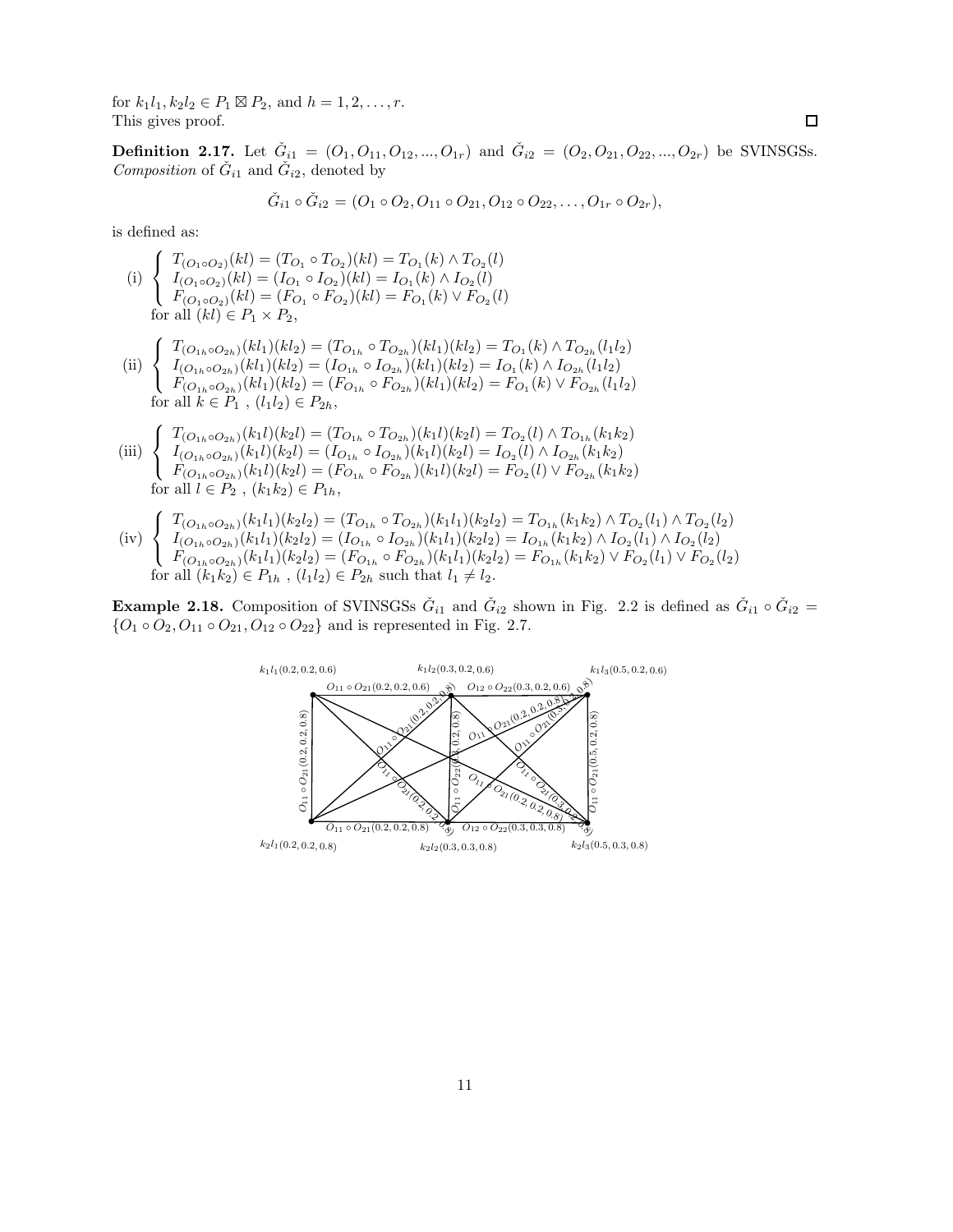

Figure 2.7:  $\check{G}_{i1} \circ \check{G}_{i2}$ 

**Theorem 2.19.** *The composition*  $\check{G}_{i1} \circ \check{G}_{i2} = (O_1 \circ O_2, O_{11} \circ O_{21}, O_{12} \circ O_{22}, \ldots, O_{1r} \circ O_{2r})$  *of two*  $S \textit{VINSGSs}$  of GRSs  $\check{G}_1$  and  $\check{G}_2$  is SVINSGS of  $\check{G}_1 \circ \check{G}_2$ .

*Proof.* We consider three cases:

**Case 1.** For  $k \in P_1$ ,  $l_1 l_2 \in P_{2h}$ 

$$
T_{(O_{1h}\circ O_{2h})}((kl_1)(kl_2)) = T_{O_1}(k) \wedge T_{O_{2h}}(l_1l_2)
$$
  
\n
$$
\leq T_{O_1}(k) \wedge [T_{O_2}(l_1) \wedge T_{O_2}(l_2)]
$$
  
\n
$$
= [T_{O_1}(k) \wedge T_{O_2}(l_1)] \wedge [T_{O_1}(k) \wedge T_{O_2}(l_2)]
$$
  
\n
$$
= T_{(O_1 \circ O_2)}(kl_1) \wedge T_{(O_1 \circ O_2)}(kl_2),
$$

$$
I_{(O_{1h}\circ O_{2h})}((kl_1)(kl_2)) = I_{O_1}(k) \wedge I_{O_{2h}}(l_1l_2)
$$
  
\n
$$
\leq I_{O_1}(k) \wedge [I_{O_2}(l_1) \wedge I_{O_2}(l_2)]
$$
  
\n
$$
= [I_{O_1}(k) \wedge I_{O_2}(l_1)] \wedge [I_{O_1}(k) \wedge I_{O_2}(l_2)]
$$
  
\n
$$
= I_{(O_1 \circ O_2)}(kl_1) \wedge I_{(O_1 \circ O_2)}(kl_2),
$$

$$
F_{(O_{1h}\circ O_{2h})}((kl_1)(kl_2)) = F_{O_1}(k) \vee F_{O_{2h}}(l_1l_2)
$$
  
\n
$$
\leq F_{O_1}(k) \vee [F_{O_2}(l_1) \vee F_{O_2}(l_2)]
$$
  
\n
$$
= [F_{O_1}(k) \vee F_{O_2}(l_1)] \vee [F_{O_1}(k) \vee F_{O_2}(l_2)]
$$
  
\n
$$
= F_{(O_1 \circ O_2)}(kl_1) \vee F_{(O_1 \circ O_2)}(kl_2),
$$

for  $kl_1, kl_2 \in P_1 \circ P_2$ .

**Case 2.** For  $k \in P_2$ ,  $l_1 l_2 \in P_{1h}$ 

$$
T_{(O_{1h}\circ O_{2h})}((l_1k)(l_2k)) = T_{O_2}(k) \wedge T_{O_{1h}}(l_1l_2)
$$
  
\n
$$
\leq T_{O_2}(k) \wedge [T_{O_1}(l_1) \wedge T_{O_1}(l_2)]
$$
  
\n
$$
= [T_{O_2}(k) \wedge T_{O_1}(l_1)] \wedge [T_{O_2}(k) \wedge T_{O_1}(l_2)]
$$
  
\n
$$
= T_{(O_1 \circ O_2)}(l_1k) \wedge T_{(O_1 \circ O_2)}(l_2k),
$$

$$
I_{(O_{1h}\circ O_{2h})}((l_1k)(l_2k)) = I_{O_2}(k) \wedge I_{O_{1h}}(l_1l_2)
$$
  
\n
$$
\leq I_{O_2}(k) \wedge [I_{O_1}(l_1) \wedge I_{O_1}(l_2)]
$$
  
\n
$$
= [I_{O_2}(k) \wedge I_{O_1}(l_1)] \wedge [I_{O_2}(k) \wedge I_{O_1}(l_2)]
$$
  
\n
$$
= I_{(O_1 \circ O_2)}(l_1k) \wedge I_{(O_1 \circ O_2)}(l_2k),
$$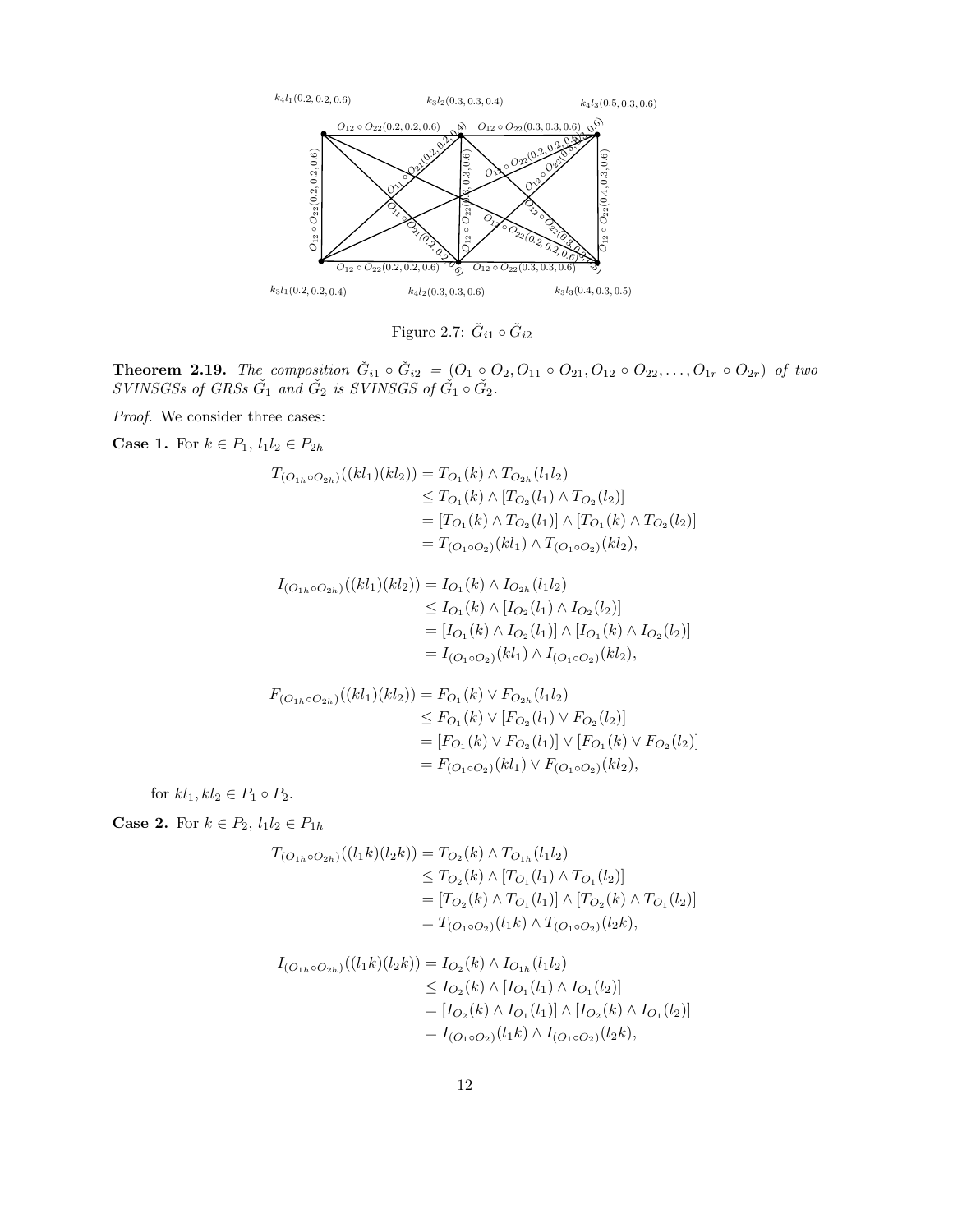$$
F_{(O_{1h}\circ O_{2h})}((l_1k)(l_2k)) = F_{O_2}(k) \vee F_{O_{1h}}(l_1l_2)
$$
  
\n
$$
\leq F_{O_2}(k) \vee [F_{O_1}(l_1) \vee F_{O_1}(l_2)]
$$
  
\n
$$
= [F_{O_2}(k) \vee F_{O_1}(l_1)] \vee [F_{O_2}(k) \vee F_{O_1}(l_2)]
$$
  
\n
$$
= F_{(O_1 \circ O_2)}(l_1k) \vee F_{(O_1 \circ O_2)}(l_2k),
$$

for  $l_1k, l_2k \in P_1 \circ P_2$ .

**Case 3.** For  $k_1k_2 \in P_{1h}$ ,  $l_1, l_2 \in P_2$  such that  $l_1 \neq l_2$ 

$$
T_{(O_{1h}\circ O_{2h})}((k_1l_1)(k_2l_2)) = T_{O_{1h}}(k_1k_2) \wedge T_{O_2}(l_1) \wedge T_{O_2}(l_2)
$$
  
\n
$$
\leq [T_{O_1}(k_1) \wedge T_{O_1}(k_2)] \wedge T_{O_2}(l_1) \wedge T_{O_2}(l_2)
$$
  
\n
$$
= [T_{O_1}(k_1) \wedge T_{O_2}(l_1)] \wedge [T_{O_1}(k_2) \wedge T_{O_2}(l_2)]
$$
  
\n
$$
= T_{(O_1 \circ O_2)}(k_1l_1) \wedge T_{(O_1 \circ O_2)}(k_2l_2),
$$

$$
I_{(O_{1h}\circ O_{2h})}((k_1l_1)(k_2l_2)) = I_{O_{1h}}(k_1k_2) \wedge I_{O_2}(l_1) \wedge I_{O_2}(l_2)
$$
  
\n
$$
\leq [I_{O_1}(k_1) \wedge I_{O_1}(k_2)] \wedge [I_{O_2}(l_1) \wedge I_{O_2}(l_2)]
$$
  
\n
$$
= [I_{O_1}(k_1) \wedge I_{O_2}(l_1)] \wedge [I_{O_1}(k_2) \wedge I_{O_2}(l_2)]
$$
  
\n
$$
= I_{(O_1 \circ O_2)}(k_1l_1) \wedge I_{(O_1 \circ O_2)}(k_2l_2),
$$

$$
F_{(O_{1h}\circ O_{2h})}((k_1l_1)(k_2l_2)) = F_{O_{1h}}(k_1k_2) \vee F_{O_2}(l_1) \vee F_{O_2}(l_2)
$$
  
\n
$$
\leq [F_{O_1}(k_1) \vee F_{O_1}(k_2)] \vee [F_{O_2}(l_1) \vee F_{O_2}(l_2)]
$$
  
\n
$$
= [F_{O_1}(k_1) \vee F_{O_2}(l_1)] \vee [F_{O_1}(k_2) \vee F_{O_2}(l_2)]
$$
  
\n
$$
= F_{(O_1 \circ O_2)}(k_1l_1) \vee F_{(O_1 \circ O_2)}(k_2l_2),
$$

for  $k_1l_1, k_2l_2 \in P_1 \circ P_2$ . All cases holds for  $h = 1, 2, \ldots, r$ . This gives proof.

**Definition 2.20.** Let  $\check{G}_{i1} = (O_1, O_{11}, O_{12}, ..., O_{1r})$  and  $\check{G}_{i2} = (O_2, O_{21}, O_{22}, ..., O_{2r})$  be SVINSGSs. *Union* of  $\check{G}_{i1}$  and  $\check{G}_{i2}$ , denoted by

$$
\check{G}_{i1} \cup \check{G}_{i2} = (O_1 \cup O_2, O_{11} \cup O_{21}, O_{12} \cup O_{22}, \ldots, O_{1r} \cup O_{2r}),
$$

is defined as:

(i) 
$$
\begin{cases} T_{(O_1 \cup O_2)}(k) = (T_{O_1} \cup T_{O_2})(k) = T_{O_1}(k) \vee T_{O_2}(k) \\ I_{(O_1 \cup O_2)}(k) = (I_{O_1} \cup I_{O_2})(k) = I_{O_1}(k) \vee I_{O_2}(k) \\ F_{(O_1 \cup O_2)}(k) = (F_{O_1} \cup F_{O_2})(k) = F_{O_1}(k) \wedge F_{O_2}(k) \\ \text{for all } k \in P_1 \cup P_2, \\ \text{(ii) } \begin{cases} T_{(O_{1h} \cup O_{2h})}(kl) = (T_{O_{1h}} \cup T_{O_{2h}})(kl) = T_{O_{1h}}(kl) \vee T_{O_{2h}}(kl) \\ I_{(O_{1h} \cup O_{2h})}(kl) = (I_{O_{1h}} \cup I_{O_{2h}})(kl) = I_{O_{1h}}(kl) \vee I_{O_{2h}}(kl) \end{cases} \end{cases}
$$

 $\mathcal{L}$  $F_{(O_{1h}\cup O_{2h})}(kl)=(F_{O_{1h}}\cup F_{O_{2h}})(kl)=F_{O_{1h}}(kl)\wedge F_{O_{2h}}(kl)$ for all  $(kl) \in P_{1h} \cup P_{2h}$ .

**Example 2.21.** Union of two SVINSGSs  $\check{G}_{i1}$  and  $\check{G}_{i2}$  shown in Fig. 2.2 is defined as  $\check{G}_{i1} \cup \check{G}_{i2} = \{O_1 \cup O_2, O_{11} \cup O_{21}, O_{12} \cup O_{22}\}\$ and is represented in Fig. 2.8.

 $\Box$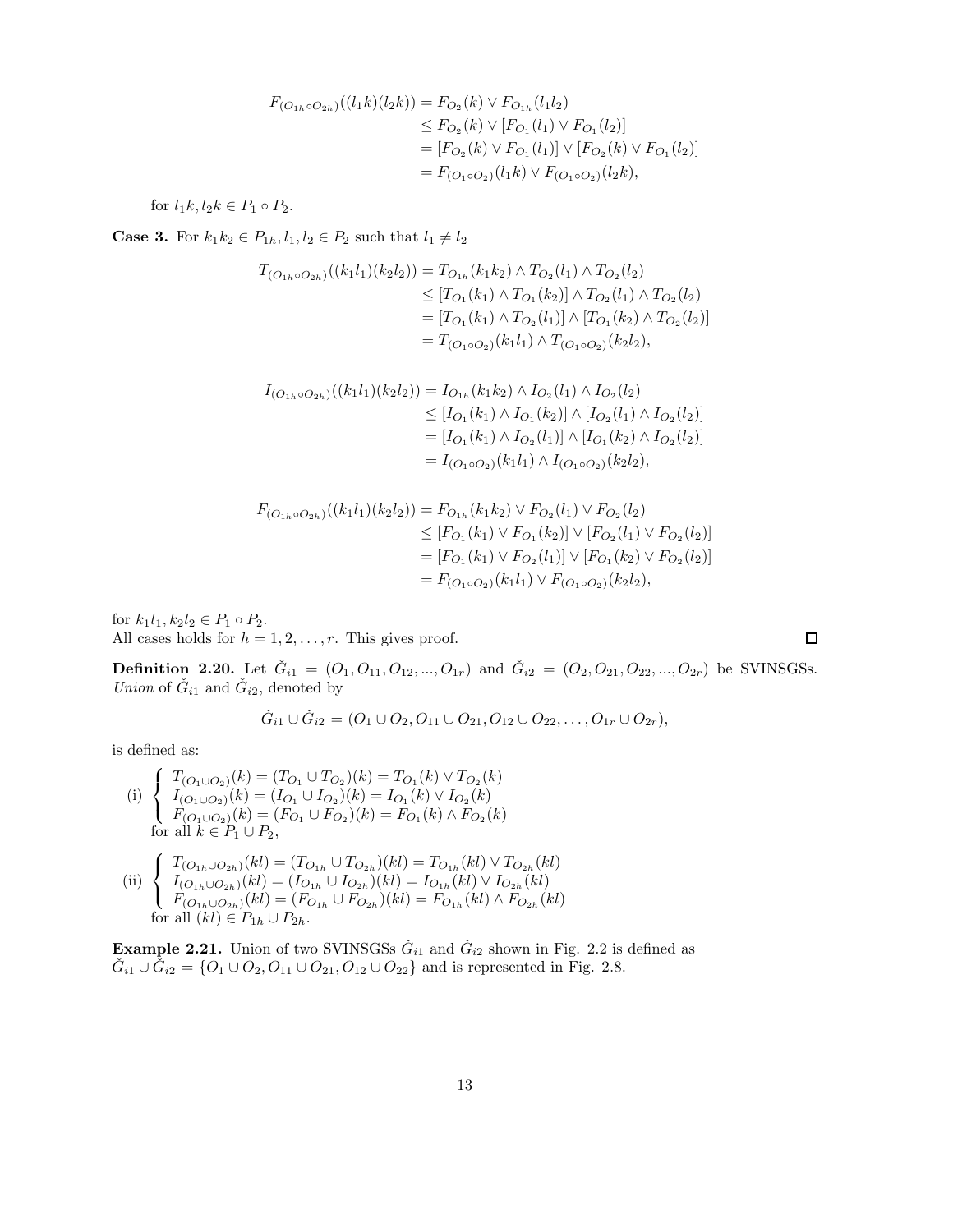



**Theorem 2.22.** *Union*  $\check{G}_{i1} \cup \check{G}_{i2} = (O_1 \cup O_2, O_{11} \cup O_{21}, O_{12} \cup O_{22}, \ldots, O_{1r} \cup O_{2r})$  *of two SVINSGSs of the GRSs*  $\check{G}_1$  *and*  $\check{G}_2$  *is SVINSGS of*  $\check{G}_1 \cup \check{G}_2$ *.* 

*Proof.* Let  $k_1k_2 \in P_{1h} \cup P_{2h}$ . There are two cases:

**Case 1.** For  $k_1, k_2 \in P_1$ , by definition 2.20,  $T_{O_2}(k_1) = T_{O_2}(k_2) = T_{O_{2h}}(k_1 k_2) = 0$ ,  $I_{O_2}(k_1) = I_{O_2}(k_2) =$  $I_{O_{2h}}(k_1k_2) = 0, F_{O_2}(k_1) = F_{O_2}(k_2) = F_{O_{2h}}(k_1k_2) = 0$ , so

$$
T_{(O_{1h}\cup O_{2h})}(k_1k_2) = T_{O_{1h}}(k_1k_2) \vee T_{O_{2h}}(k_1k_2)
$$
  
=  $T_{O_{1h}}(k_1k_2) \vee 0$   
 $\leq [T_{O_1}(k_1) \wedge T_{O_1}(k_2)] \vee 0$   
=  $[T_{O_1}(k_1) \vee 0] \wedge [T_{O_1}(k_2) \vee 0]$   
=  $[T_{O_1}(k_1) \vee T_{O_2}(k_1)] \wedge [T_{O_1}(k_2) \vee T_{O_2}(k_2)]$   
=  $T_{(O_1\cup O_2)}(k_1) \wedge T_{(O_1\cup O_2)}(k_2),$ 

$$
I_{(O_{1h}\cup O_{2h})}(k_1k_2) = I_{O_{1h}}(k_1k_2) \vee I_{Q_{2h}}(k_1k_2)
$$
  
=  $I_{O_{1h}}(k_1k_2) \vee 0$   

$$
\leq [I_{O_1}(k_1) \wedge I_{O_1}(k_2)] \vee 0
$$
  
=  $[I_{O_1}(k_1) \vee 0] \wedge [I_{O_1}(k_2) \vee 0]$   
=  $[I_{O_1}(k_1) \vee I_{O_2}(k_1)] \wedge [I_{O_1}(k_2) \vee I_{O_2}(k_2)]$   
=  $I_{(O_1\cup O_2)}(k_1) \wedge I_{(O_1\cup O_2)}(k_2),$ 

$$
F_{(O_{1h}\cup O_{2h})}(k_1k_2) = F_{O_{1h}}(k_1k_2) \wedge F_{O_{2h}}(k_1k_2)
$$
  
=  $F_{O_{1i}}(k_1k_2) \wedge 0$   
 $\leq [F_{O_1}(k_1) \vee F_{O_1}(k_2)] \wedge 0$   
=  $[F_{O_1}(k_1) \wedge 0] \vee [F_{O_1}(k_2) \wedge 0]$   
=  $[F_{O_1}(k_1) \wedge F_{O_2}(k_1)] \vee [F_{O_1}(k_2) \wedge F_{O_2}(k_2)]$   
=  $F_{(O_1\cup O_2)}(k_1) \vee F_{(O_1\cup O_2)}(k_2),$ 

for  $k_1, k_2 \in P_1 \cup P_2$ .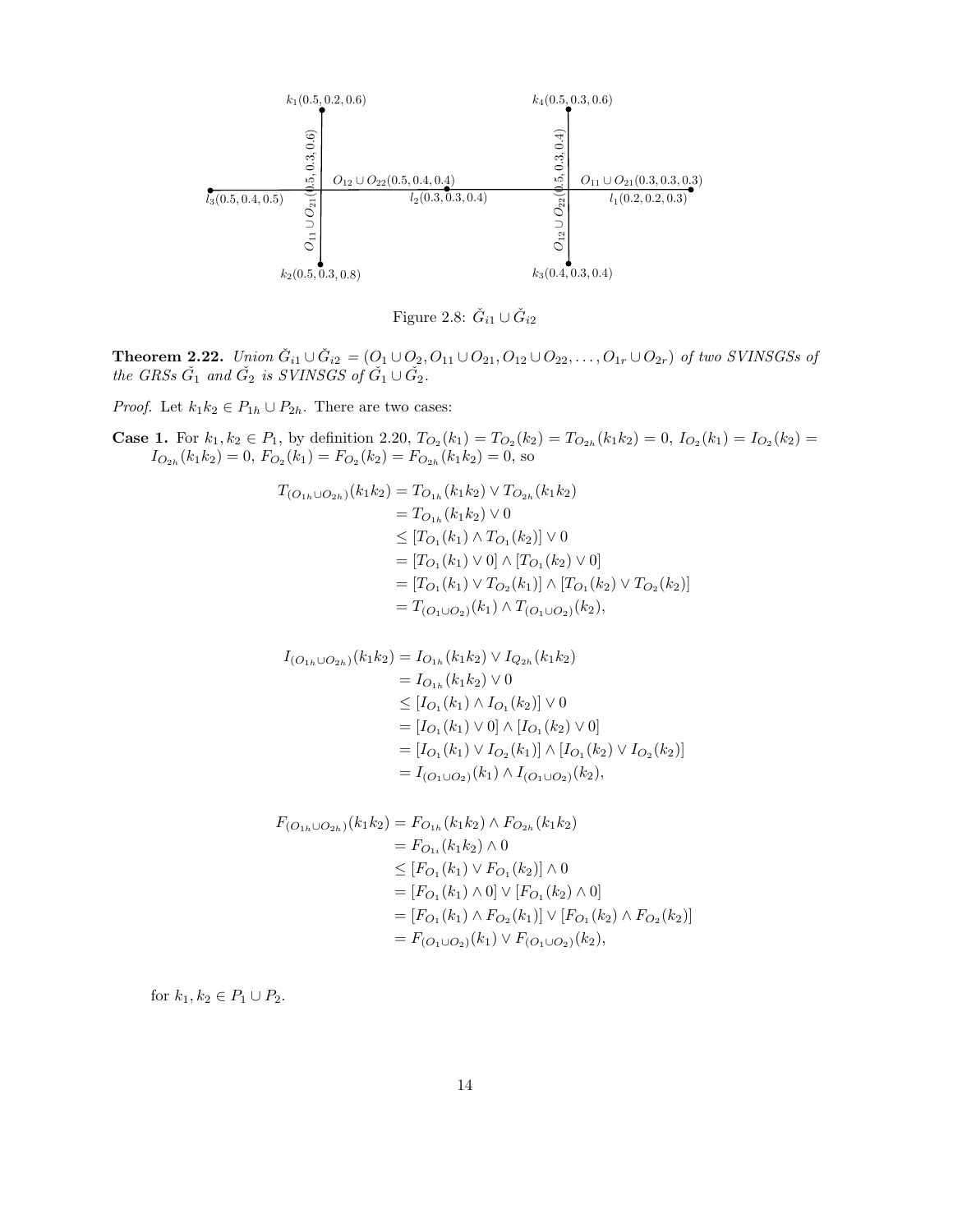**Case 2.** For  $k_1, k_2 \in P_2$ , by definition 2.20,  $T_{O_1}(k_1) = T_{O_1}(k_2) = T_{O_{1h}}(k_1 k_2) = 0$ ,  $I_{O_1}(k_1) = I_{O_1}(k_2) =$  $I_{O_{1h}}(k_1k_2) = 0$ ,  $F_{O_1}(k_1) = F_{O_1}(q_2) = F_{O_{1h}}(k_1k_2) = 0$ , so

$$
T_{(O_{1h}\cup O_{2h})}(k_1k_2) = T_{O_{1h}}(k_1k_2) \vee T_{O_{2i}}(k_1k_2)
$$
  
=  $T_{O_{2i}}(k_1k_2) \vee 0$   
 $\leq [T_{O_2}(k_1) \wedge T_{O_2}(k_2)] \vee 0$   
=  $[T_{O_2}(k_1) \vee 0] \wedge [T_{O_2}(k_2) \vee 0]$   
=  $[T_{O_1}(k_1) \vee T_{O_2}(k_1)] \wedge [T_{O_1}(k_2) \vee T_{O_2}(k_2)]$   
=  $T_{(O_1\cup O_2)}(k_1) \wedge T_{(O_1\cup O_2)}(k_2),$ 

$$
I_{(O_{1h}\cup O_{2h})}(q_1k_2) = I_{O_{1h}}(k_1k_2) \vee I_{O_{2h}}(k_1k_2)
$$
  
=  $I_{O_{2h}}(k_1k_2) \vee 0$   

$$
\leq [I_{O_2}(k_1) \wedge I_{O_2}(k_2)] \vee 0
$$
  
=  $[I_{O_2}(k_1) \vee 0] \wedge [I_{O_2}(k_2) \vee 0]$   
=  $[I_{O_1}(k_1) \vee I_{O_2}(k_1)] \wedge [I_{O_1}(k_2) \vee I_{O_2}(k_2)]$   
=  $I_{(O_1\cup O_2)}(k_1) \wedge I_{(O_1\cup O_2)}(k_2),$ 

$$
F_{(O_{1h}\cup O_{2h})}(k_1k_2) = F_{O_{1h}}(k_1k_2) \wedge F_{O_{2h}}(k_1k_2)
$$
  
=  $F_{O_{2h}}(k_1k_2) \wedge 0$   
 $\leq [F_{O_2}(k_1) \vee F_{O_2}(k_2)] \wedge 0$   
=  $[F_{O_2}(k_1) \wedge 0] \vee [F_{O_2}(k_2) \wedge 0]$   
=  $[F_{O_1}(k_1) \wedge F_{O_2}(k_1)] \vee [F_{O_1}(k_2) \wedge F_{O_2}(k_2)]$   
=  $F_{(O_1\cup O_2)}(k_1) \vee F_{(O_1\cup O_2)}(k_2),$ 

for  $k_1, k_2 \in P_1 \cup P_2$ .

Both cases hold  $\forall h \in \{1, 2, ..., r\}$ . So, we get proof.

**Theorem 2.23.** Let  $\check{G} = (P_1 \cup P_2, P_{11} \cup P_{21}, P_{12} \cup P_{22}, \ldots, P_{1r} \cup P_{2r})$  be the union of two GRSs  $\check{G}_1$  =  $(P_1, P_{11}, P_{12},..., P_{1r})$  and  $\check{G}_2 = (P_2, P_{21}, P_{22},..., P_{2r})$ . Then every SVINSGS  $\check{G}_i = (O, O_1, O_2, ..., O_r)$  of  $\check{G}$  is union of the two SVINSGSs  $\check{G}_{i1}$  and  $\check{G}_{i2}$  of GRSs  $\check{G}_1$  and  $\check{G}_2$ , respectively.

*Proof.* Firstly, we define  $O_1, O_2, O_{1h}$  and  $O_{2h}$  for  $h \in \{1, 2, ..., r\}$  as:  $T_{O_1}(k) = T_O(k), I_{O_1}(k) = I_O(k), F_{O_1}(k) = F_O(k),$  if  $k \in P_1$  $T_{O_2}(k) = T_O(k), I_{O_2}(k) = I_O(k), F_{O_2}(k) = F_O(k),$  if  $k \in P_2$ 

 $T_{O_{1h}}(k_1k_2) = T_{O_h}(k_1k_2), I_{O_{1h}}(k_1k_2) = I_{O_h}(k_1k_2), F_{O_{1h}}(k_1k_2) = F_{O_h}(k_1k_2),$  if  $k_1k_2 \in P_{1h}$ ,  $T_{O_{2h}}(k_1k_2) =$  $T_{O_h}(k_1k_2), I_{O_{2h}}(k_1k_2) = I_{O_h}(k_1k_2), F_{O_{2h}}(k_1k_2) = F_{O_h}(k_1k_2),$  if  $k_1k_2 \in P_{2h}$ . Then  $O = O_1 \cup O_2$  and  $O_h = O_{1h} \cup O_{2h}, h \in \{1, 2, \ldots, r\}.$ 

Now for  $k_1k_2 \in P_{lh}, l = 1, 2, h = 1, 2, ..., r$  $T_{O_{lh}}(k_1k_2) = T_{O_h}(k_1k_2) \leq T_O(k_1) \wedge T_O(k_2) = T_{O_l}(k_1) \wedge T_{O_l}(k_2),$  $I_{O_{lh}}(k_1k_2) = I_{O_h}(k_1k_2) \leq I_O(k_1) \wedge I_O(k_2) = I_{O_l}(k_1) \wedge I_{O_l}(k_2),$  $F_{O_{lh}}(k_1k_2) = F_{O_h}(k_1k_2) \leq F_O(k_1) \vee F_O(k_2) = F_{O_l}(k_1) \vee F_{O_l}(k_2),$ i.e.,  $\check{G}_{il} = (O_l, O_{l1}, O_{l2}, ..., O_{lr})$  is a SVINSGS of  $\check{G}_l$ ,  $l = 1, 2$ . Thus  $\check{G}_i = (O, O_1, O_2, ..., O_r)$ , a SVINSGS of  $\check{G} = \check{G}_1 \cup \check{G}_2$ , is union of the two SVINSGSs  $\check{G}_{i1}$  and  $\check{G}_{i2}$ .

 $\Box$ 

П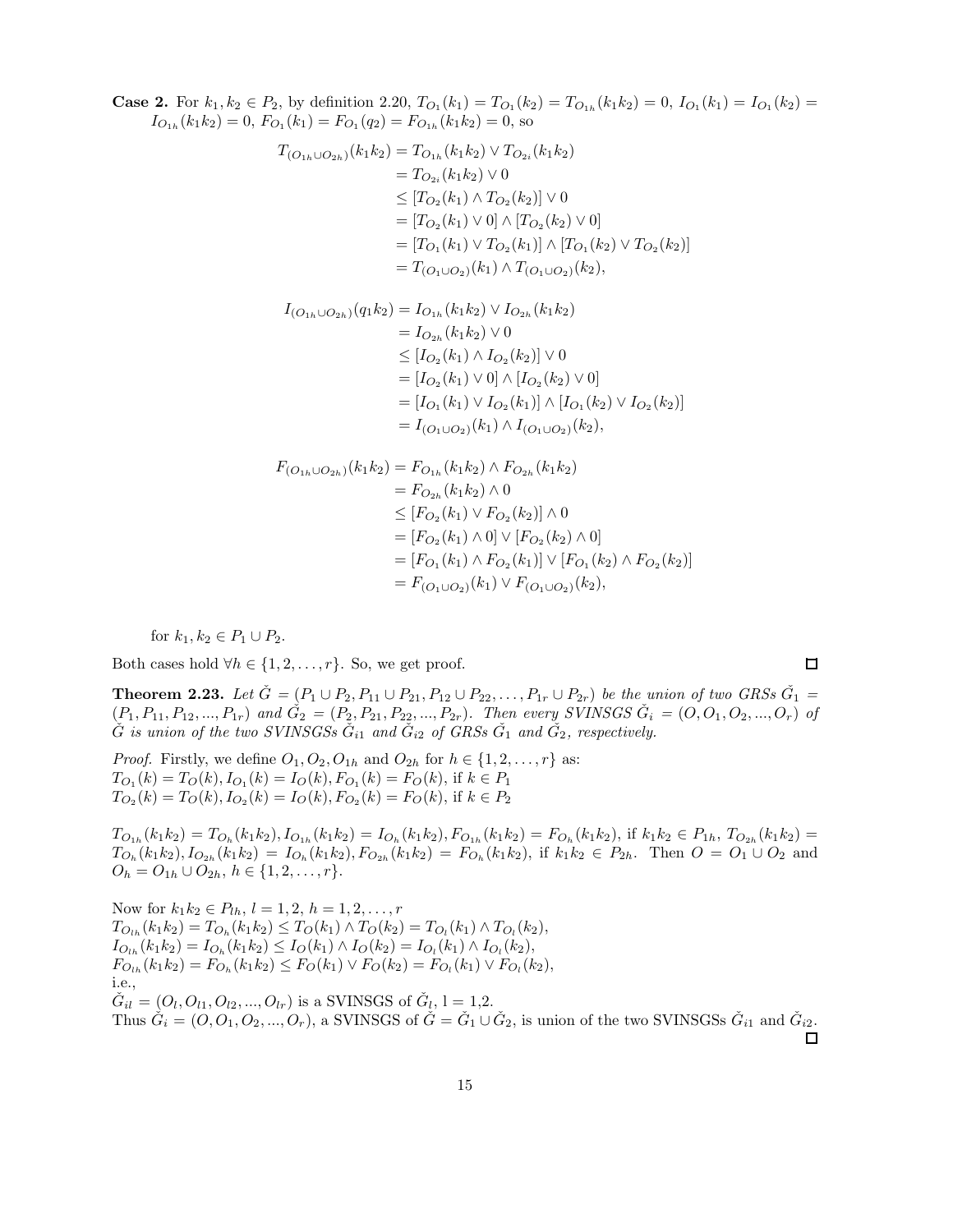**Definition 2.24.** Let  $\check{G}_{i1} = (O_1, O_{11}, O_{12}, ..., O_{1r})$  and  $\check{G}_{i2} = (O_2, O_{21}, O_{22}, ..., O_{2r})$  be SVINSGSs and let  $P_1 \cap P_2 = \emptyset$ . *Join* of  $\check{G}_{i1}$  and  $\check{G}_{i2}$ , denoted by

$$
\check{G}_{i1} + \check{G}_{i2} = (O_1 + O_2, O_{11} + O_{21}, O_{12} + O_{22}, \ldots, O_{1r} + O_{2r}),
$$

is defined as:

- (i)  $\sqrt{ }$ <sup>J</sup>  $\mathcal{L}$  $T_{(O_1+O_2)}(k) = T_{(O_1\cup O_2)}(k)$  $I_{(O_1+O_2)}(k) = I_{(O_1\cup O_2)}(k)$  $F_{(O_1+O_2)}(k) = F_{(O_1\cup O_2)}(k)$ for all  $k \in P_1 \cup P_2$ ,
- (ii)  $\sqrt{ }$ Į  $\mathcal{L}$  $T_{(O_{1h}+O_{2h})}(kl) = T_{(O_{1h}\cup O_{2h})}(kl)$  $I_{(O_{1h}+O_{2h})}(kl)=I_{(O_{1h}\cup O_{2h})}(kl)$  $F_{(O_{1h}+O_{2h})}(kl) = F_{(O_{1h}\cup O_{2h})}(kl)$ for all  $(kl) \in P_{1h} \cup P_{2h}$ ,
- (iii)  $\sqrt{ }$ <sup>J</sup>  $\mathcal{L}$  $T_{(O_{1h}+O_{2h})}(kl) = (T_{O_{1h}}+T_{O_{2h}})(kl) = T_{O_1}(k) \wedge T_{O_2}(l)$  $I_{(O_{1h}+O_{2h})}(kl)=(I_{O_{1h}}+I_{O_{2h}})(kl)=I_{O_{1}}(k)\wedge I_{O_{2}}(l)$  $F_{(O_{1h}+O_{2h})}(kl)=(F_{O_{1h}}+F_{O_{2h}})(kl)=F_{O_1}(k)\vee F_{O_2}(l)$ for all  $k \in P_1$ ,  $l \in P_2$ .

**Example 2.25.** Join of two SVINSGSs  $\check{G}_{i1}$  and  $\check{G}_{i2}$  shown in Fig. 2.2 is defined as  $\check{G}_{i1} + \check{G}_{i2} = \{O_1 + O_2, O_{11} + O_{21}, O_{12} + O_{22}\}\$  and is represented in the Fig. 2.9.



Figure 2.9:  $\check{G}_{i1} + \check{G}_{i2}$ 

**Theorem 2.26.** The join  $\check{G}_{i1} + \check{G}_{i2} = (O_1 + O_2, O_{11} + O_{21}, O_{12} + O_{22}, \ldots, O_{1r} + O_{2r})$  of two SVINSGSs *of GRSs*  $\check{G}_1$  *and*  $\check{G}_2$  *is SVINSGS of*  $\check{G}_1 + \check{G}_2$ *.* 

*Proof.* Let  $k_1k_2 \in P_{1h} + P_{2h}$ . There are three cases:

**Case 1.** For  $k_1, k_2 \in P_1$ , by definition 2.24,  $T_{O_2}(k_1) = T_{O_2}(k_2) = T_{O_{2h}}(k_1 k_2) = 0$ ,  $I_{O_2}(k_1) = I_{O_2}(k_2) =$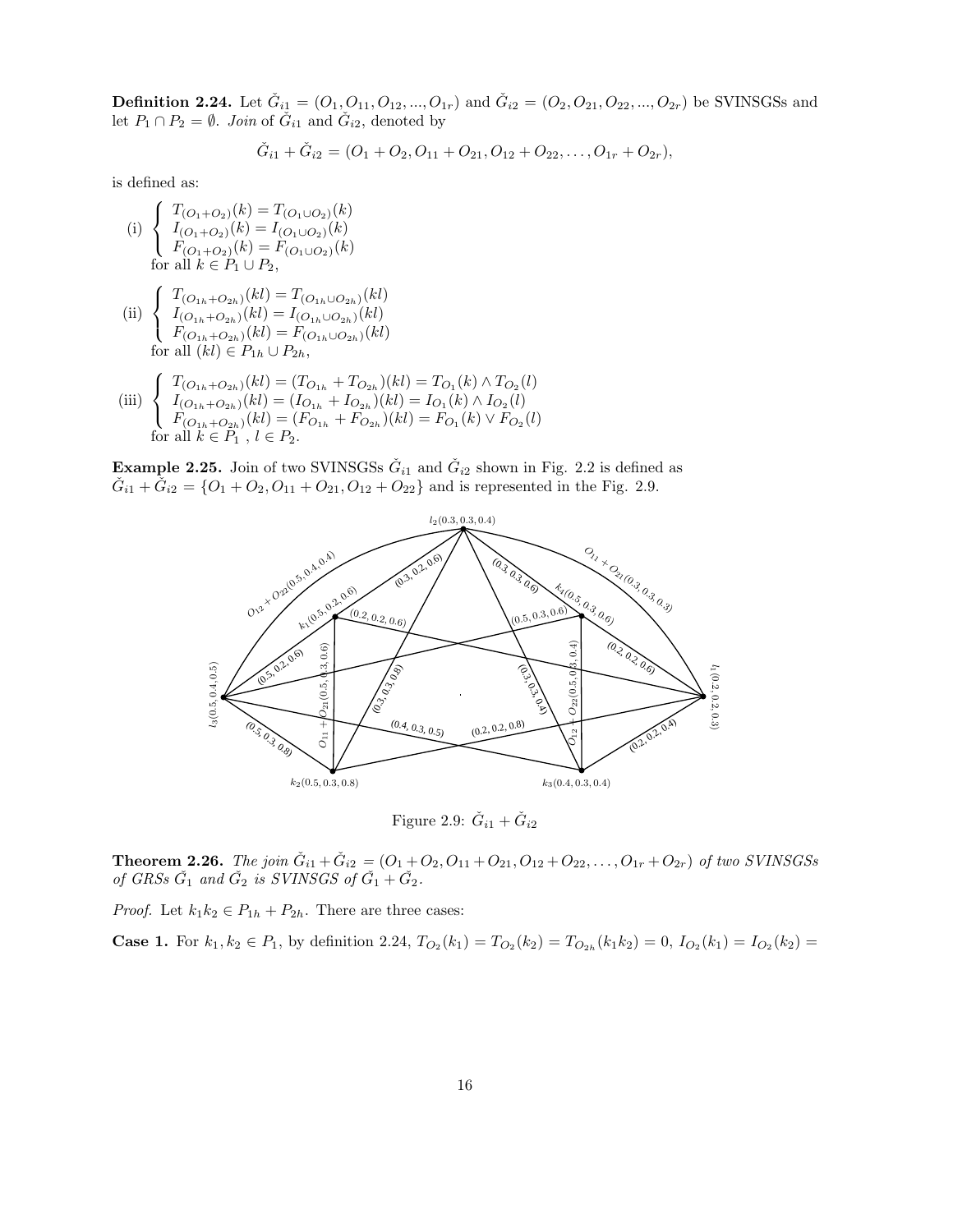$$
I_{O_{2h}}(k_1k_2) = 0, F_{O_2}(k_1) = F_{O_2}(k_2) = F_{O_{2h}}(k_1k_2) = 0, \text{ so},
$$
  
\n
$$
T_{(O_{1h} + O_{2h})}(k_1k_2) = T_{O_{1h}}(k_1k_2) \vee T_{O_{2h}}(k_1k_2)
$$
  
\n
$$
= T_{O_{1h}}(k_1k_2) \vee 0
$$
  
\n
$$
\leq [T_{O_1}(k_1) \wedge T_{O_1}(k_2)] \vee 0
$$
  
\n
$$
= [T_{O_1}(k_1) \vee 0] \wedge [T_{O_1}(q_2) \vee 0]
$$
  
\n
$$
= [T_{O_1}(k_1) \vee T_{O_2}(k_1)] \wedge [T_{O_1}(k_2) \vee T_{O_2}(k_2)]
$$
  
\n
$$
= T_{(O_1 + O_2)}(k_1) \wedge T_{(O_1 + O_2)}(k_2),
$$
  
\n
$$
I_{(O_{1h} + O_{2h})}(k_1k_2) = I_{O_{1h}}(k_1k_2) \vee I_{O_{2h}}(k_1k_2)
$$

$$
(O_{1h} + O_{2h})(h_1h_2) = I_{O_{1h}}(h_1h_2) \vee I_{O_{2h}}(h_1h_2)
$$
  
=  $I_{O_{1h}}(k_1k_2) \vee 0$   

$$
\leq [I_{O_1}(k_1) \wedge I_{O_1}(k_2)] \vee 0
$$
  
=  $[I_{O_1}(k_1) \vee 0] \wedge [I_{O_1}(k_2) \vee 0]$   
=  $[I_{O_1}(k_1) \vee I_{O_2}(k_1)] \wedge [I_{O_1}(k_2) \vee I_{O_2}(k_2)]$   
=  $I_{(O_1+O_2)}(k_1) \wedge I_{(O_1+O_2)}(k_2),$ 

$$
F_{(O_{1h}+O_{2h})}(k_1k_2) = F_{O_{1h}}(k_1k_2) \wedge F_{O_{2h}}(k_1k_2)
$$
  
=  $F_{O_{1h}}(k_1k_2) \wedge 0$   

$$
\leq [F_{O_1}(k_1) \vee F_{O_1}(k_2)] \wedge 0
$$
  
=  $[F_{O_1}(k_1) \wedge 0] \vee [F_{O_1}(k_2) \wedge 0]$   
=  $[F_{O_1}(k_1) \wedge F_{O_2}(k_1)] \vee [F_{O_1}(k_2) \wedge F_{O_2}(k_2)]$   
=  $F_{(O_1+O_2)}(k_1) \vee F_{(O_1+O_2)}(k_2),$ 

for  $k_1, k_2 \in P_1 + P_2$ .

**Case 2.** For  $k_1, k_2 \in P_2$ , by definition 2.24,  $T_{O_1}(k_1) = T_{O_1}(k_2) = T_{O_{1h}}(k_1 k_2) = 0$ ,  $I_{O_1}(k_1) = I_{O_1}(k_2) =$  $I_{O_{1h}}(k_1k_2) = 0$ ,  $F_{O_1}(k_1) = F_{O_1}(k_2) = F_{O_{1h}}(k_1k_2) = 0$ , so

$$
T_{(O_{1h}+O_{2h})}(k_1k_2) = T_{O_{1i}}(k_1k_2) \vee T_{O_{2i}}(k_1k_2)
$$
  
=  $T_{O_{2i}}(k_1k_2) \vee 0$   
 $\leq [T_{O_2}(k_1) \wedge T_{O_2}(k_2)] \vee 0$   
=  $[T_{O_2}(k_1) \vee 0] \wedge [T_{O_2}(k_2) \vee 0]$   
=  $[T_{O_1}(k_1) \vee T_{O_2}(k_1)] \wedge [T_{O_1}(k_2) \vee T_{O_2}(k_2)]$   
=  $T_{(O_1+O_2)}(k_1) \wedge T_{(O_1+O_2)}(k_2),$ 

$$
I_{(O_{1h}+O_{2h})}(k_1k_2) = I_{O_{1h}}(k_1k_2) \vee I_{O_{2h}}(k_1k_2)
$$
  
=  $I_{O_{2h}}(k_1k_2) \vee 0$   

$$
\leq [I_{O_2}(k_1) \wedge I_{O_2}(k_2)] \vee 0
$$
  
=  $[I_{O_2}(k_1) \vee 0] \wedge [I_{O_2}(k_2) \vee 0]$   
=  $[I_{O_1}(k_1) \vee I_{O_2}(k_1)] \wedge [I_{O_1}(k_2) \vee I_{O_2}(k_2)]$   
=  $I_{(O_1+O_2)}(k_1) \wedge I_{(O_1+O_2)}(k_2),$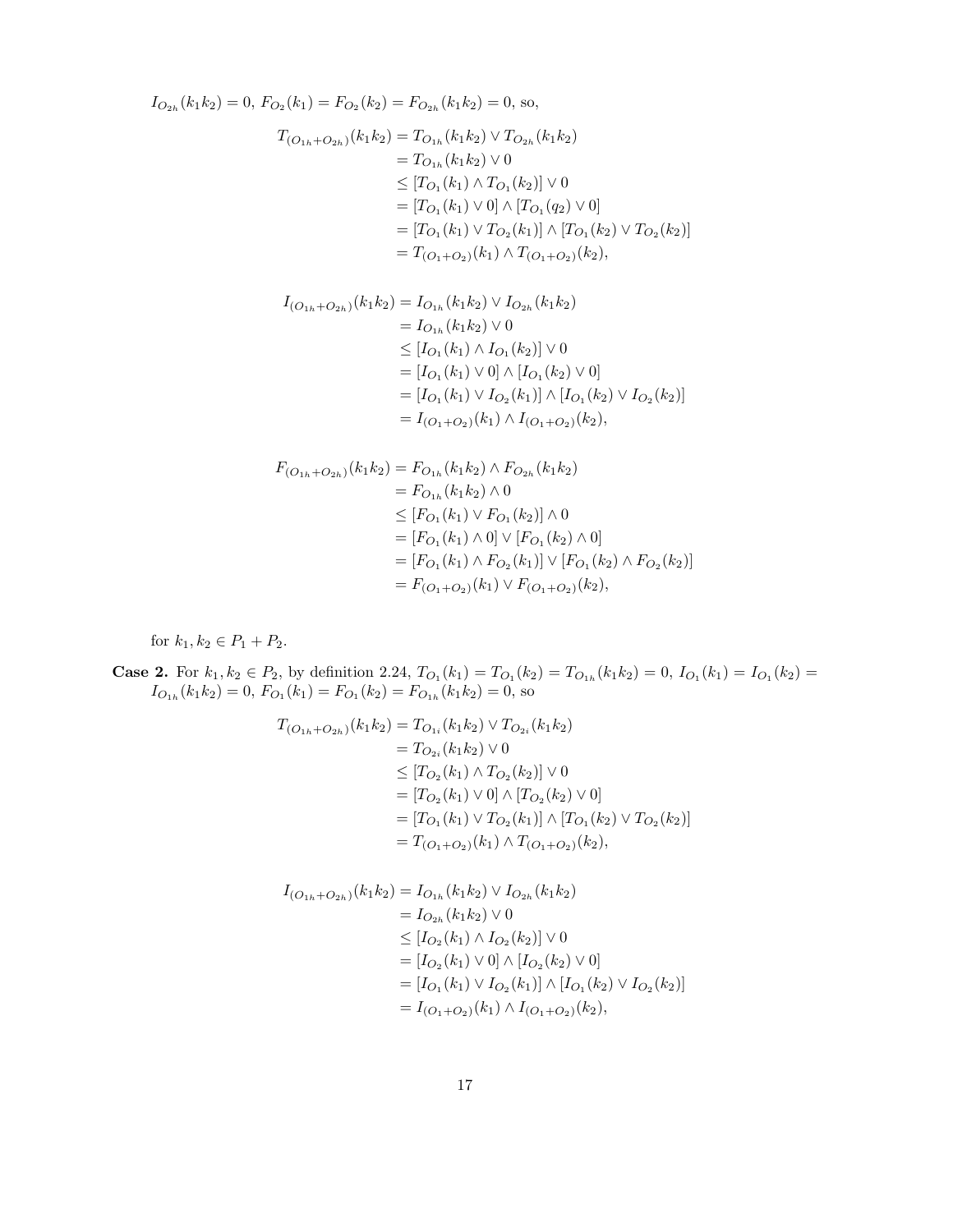$$
F_{(O_{1h}+O_{2h})}(k_1k_2) = F_{O_{1h}}(k_1k_2) \wedge F_{O_{2h}}(k_1k_2)
$$
  
=  $F_{O_{2h}}(k_1k_2) \wedge 0$   
 $\leq [F_{O_2}(k_1) \vee F_{O_2}(k_2)] \wedge 0$   
=  $[F_{O_2}(k_1) \wedge 0] \vee [F_{O_2}(k_2) \wedge 0]$   
=  $[F_{O_1}(k_1) \wedge F_{O_2}(k_1)] \vee [F_{O_1}(k_2) \wedge F_{O_2}(k_2)]$   
=  $F_{(O_1+O_2)}(k_1) \vee F_{(O_1+O_2)}(k_2),$ 

for  $q_1, q_2 \in P_1 + P_2$ .

**Case 3.** For  $k_1 \in P_1$ ,  $k_2 \in P_2$ , by definition 2.24,  $T_{O_1}(k_2) = T_{O_2}(k_1) = 0, I_{O_1}(k_2) = I_{O_2}(k_1) = 0, F_{O_1}(k_2) = F_{O_2}(k_1) = 0$ , so

$$
T_{(O_{1h}+O_{2h})}(k_1k_2) = T_{O_1}(q_1) \wedge T_{O_2}(k_2)
$$
  
= 
$$
[T_{O_1}(k_1) \vee 0] \wedge [T_{O_2}(k_2) \vee 0]
$$
  
= 
$$
[T_{O_1}(k_1) \vee T_{O_2}(k_1)] \wedge [T_{O_2}(k_2) \vee T_{O_1}(k_2)]
$$
  
= 
$$
T_{(O_1+O_2)}(k_1) \wedge T_{(O_1+O_2)}(k_2),
$$

$$
I_{(O_{1h} + O_{2h})}(k_1 k_2) = I_{O_1}(k_1) \wedge I_{O_2}(k_2)
$$
  
= 
$$
[I_{O_1}(k_1) \vee 0] \wedge [I_{O_2}(k_2) \vee 0]
$$
  
= 
$$
[I_{O_1}(k_1) \vee I_{O_2}(k_1)] \wedge [I_{O_2}(k_2) \vee I_{O_1}(k_2)]
$$
  
= 
$$
I_{(O_1 + O_2)}(k_1) \wedge I_{(O_1 + O_2)}(k_2),
$$

$$
F_{(O_{1h} + O_{2h})}(k_1 k_2) = F_{O_1}(k_1) \vee F_{O_2}(k_2)
$$
  
= 
$$
[F_{O_1}(k_1) \wedge 0] \vee [F_{O_2}(k_2) \wedge 0]
$$
  
= 
$$
[F_{O_1}(k_1) \wedge F_{O_2}(k_1)] \vee [F_{O_2}(k_2) \wedge F_{O_1}(k_2)]
$$
  
= 
$$
F_{(O_1 + O_2)}(k_1) \vee F_{(O_1 + O_2)}(k_2),
$$

for  $k_1, k_2 \in P_1 + P_2$ .

All these cases hold  $\forall h \in \{1, 2, ..., r\}$ . We get proof.

 $\Box$ 

**Theorem 2.27.** If  $\check{G} = (P_1 + P_2, P_{11} + P_{21}, P_{12} + P_{22}, \ldots, P_{1r} + P_{2r})$  *is join of the two GRSs*  $\check{G}_1$  =  $(P_1, P_{11}, P_{12},..., P_{1r})$  and  $\check{G}_2 = (P_2, P_{21}, P_{22},..., P_{2r})$ . Then each strong SVINSGS  $\check{G}_i = (O, O_1, O_2, ..., O_r)$ *of*  $\check{G}$ *, is join of the two strong SVINSGSs*  $\check{G}_{i1}$  *and*  $\check{G}_{i2}$  *of GRSs*  $\check{G}_{1}$  *and*  $\check{G}_{2}$ *, respectively.* 

*Proof.* We define  $O_l$  and  $O_{lh}$  for  $l = 1, 2$  and  $h = 1, 2, \ldots, r$  as:  $T_{O_l}(k) = T_O(k), I_{O_k}(k) = I_O(k), F_{O_l}(k) = F_O(k),$  if  $k \in P_l$  $T_{O_{1h}}(k_1k_2) = T_{O_h}(k_1k_2), I_{O_{1h}}(k_1k_2) = I_{O_h}(k_1k_2), F_{O_{1h}}(k_1k_2) = F_{O_h}(k_1k_2),$  if  $k_1k_2 \in P_{1h}$ .

Now for  $k_1k_2 \in P_{lh}, l = 1, 2, h = 1, 2, ..., r$  $T_{O_{lh}}(k_1k_2) = T_{O_h}(k_1k_2) = T_O(k_1) \wedge T_O(k_2) = T_{O_l}(k_1) \wedge T_{O_l}(k_2),$  $I_{O_{lh}}(k_1k_2) = I_{O_h}(k_1k_2) = I_O(k_1) \wedge I_O(k_2) = I_{O_l}(k_1) \wedge I_{O_l}(k_2),$  $F_{O_{l}}(k_1k_2) = F_{O_{l}}(k_1k_2) = F_O(k_1) \vee F_O(k_2) = F_{O_{l}}(k_1) \vee F_{O_{l}}(k_2),$ i.e.,  $\check{G}_{il} = (O_l, O_{l1}, O_{l2}, ..., O_{lr})$  is strong SVINSGS of  $\check{G}_l, l = 1, 2$ . Moreover,  $\check{G}_i$  is join of  $\check{G}_{i1}$  and  $\check{G}_{i2}$  as shown: According to the definitions 2.20 and 2.24,  $O = O_1 \cup O_2 = O_1 + O_2$  and  $O_h = O_{1h} \cup O_{2h} = O_{1h} + O_{2h}$ ,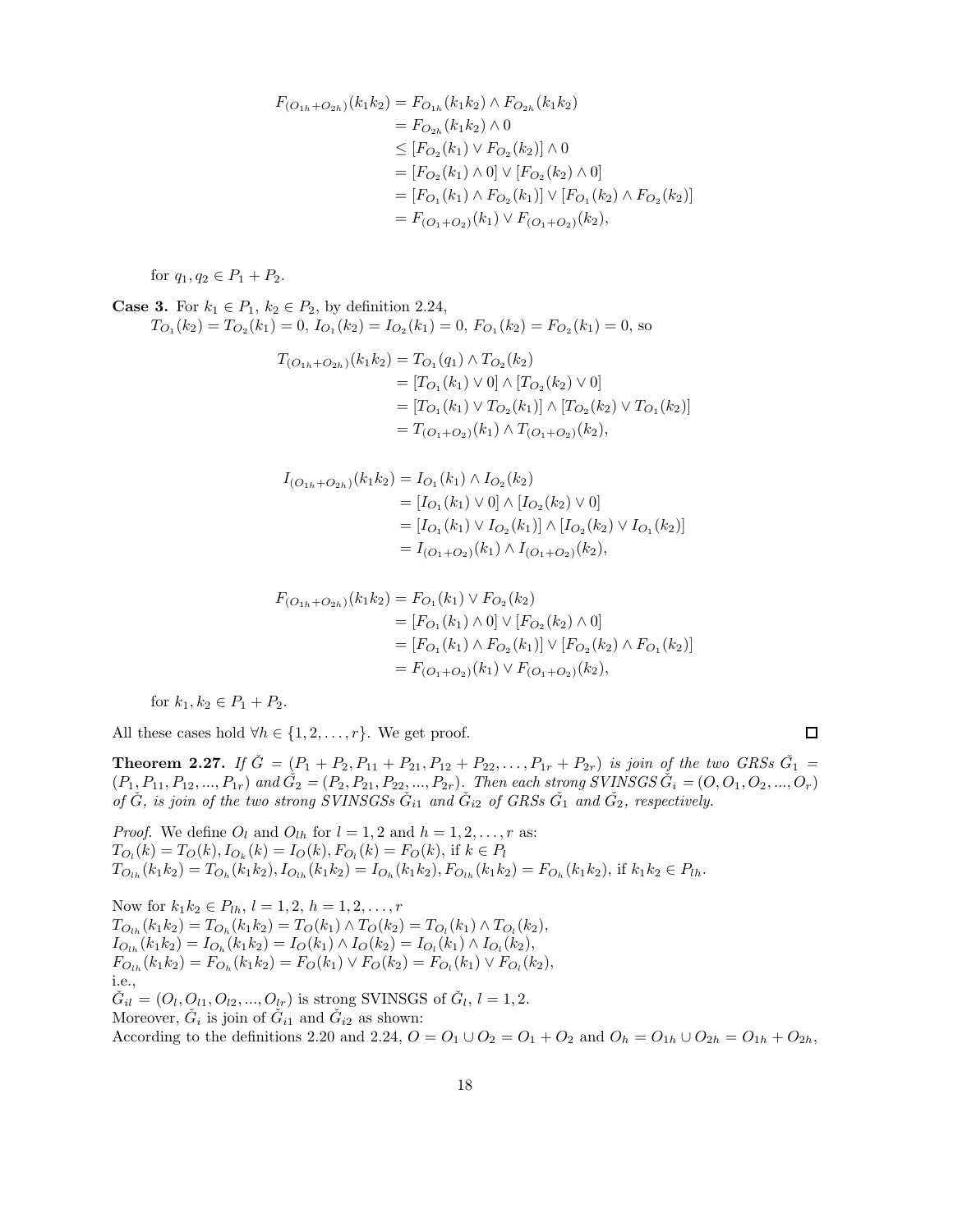$\forall k_1 k_2 \in P_{1h} \cup P_{2h}.$ When  $k_1k_2 \in P_{1h} + P_{2h}$   $(P_{1h} \cup P_{2h})$ , i.e.,  $k_1 \in P_1$  and  $k_2 \in P_2$  $T_{O_h}(k_1k_2) = T_O(k_1) \wedge T_O(k_2) = T_{O_l}(k_1) \wedge T_{O_l}(k_2) = T_{(O_{1h} + O_{2h})}(k_1k_2),$  $I_{O_h}(k_1k_2) = I_O(k_1) \wedge I_O(k_2) = I_{O_l}(k_1) \wedge I_{O_l}(k_2) = I_{(O_{1h}+O_{2h})}(k_1k_2),$  $F_{O_h}(k_1k_2) = F_O(k_1) \vee F_O(k_2) = F_{O_l}(k_1) \vee F_{O_l}(k_2) = F_{(O_{1h} + O_{2h})}(k_1k_2),$ when  $k_1 \in P_2$ ,  $k_2 \in P_1$ , we get similar calculations. It's true for  $h = 1, 2, \ldots, r$ . So, we get proof.  $\Box$ 

#### 3 Decision-Making of Eminent Trade Among Poor Countries

According to IMF data, 1.75 billion people are living in poverty, their living is estimated to be less than two dollars a day. Poverty changes by region, for example in Europe it is 3%, and in the Sub-Saharan Africa it is up to 65%. We rank the countries of the World as poor or rich, using their GDP per capita as scale. Poor countries are trying to catch up with rich or developed countries. But this ratio is very small, that's why trade of poor countries among themselves is very important. There are different types of trade among poor countries, for example: agricultural or food items, raw minerals, medicines, textile materials, industrials goods etc. Using SVINSGS, we can estimate between any two poor countries which trade is comparatively stronger than others. Moreover, we can decide(judge) which country has large number of resources for particular type of goods and better circumstances for its trade. We can figure out, for which trade, an external investor can invest his money in these poor countries. Further, it will be easy to judge that in which field these poor countries are trying to be better, and can be helped. It will also help in deciding that in which trade they are weak, and should be facilitated, so that they can be independent and improve their living standards.

We consider a set of nine poor countries in the World:

 $P = \{Congo, Liberia, Burundi, Tanzania, Uganda, Sierra Leone, Zimbabwe, Kenya, Zambia\}.$  Let O be the SVINS set on P, as defined in Table 1.

| Poor Country | Т   |     | F   |
|--------------|-----|-----|-----|
| Congo        | 0.5 | 0.3 | 0.2 |
| Liberia      | 0.4 | 0.4 | 0.3 |
| Burundi      | 0.4 | 0.4 | 0.4 |
| Tanzania     | 0.5 | 0.5 | 0.4 |
| Uganda       | 0.4 | 0.4 | 0.5 |
| Sierra Leone | 0.5 | 0.4 | 0.4 |
| Zimbabwe     | 0.3 | 0.4 | 0.4 |
| Kenya        | 0.5 | 0.3 | 0.3 |
| Zambia       | 0.4 | 0.4 | 0.4 |

Table 1: SVINS set O of nine poor countries on globe

In Table 1, symbol  $T$  demonstrates the positive aspects of that poor country, symbol  $I$  indicates its negative aspects, whereas  $F$  denotes the percentage of ambiguity of its problems for the World. Let we use following alphabets for country names:

 $CO = Congo, L = Liberia, B = Burundi, T = Tanzania, U = Uganda, SL = Sierra Leone, ZI = Zimbabwe,$  $K =$ Kenya,  $ZA =$ Zambia.

For every pair of poor countries in set  $P$ , different trades with their  $T$ , I and F values are demonstrated in Tables  $2 - 8$ .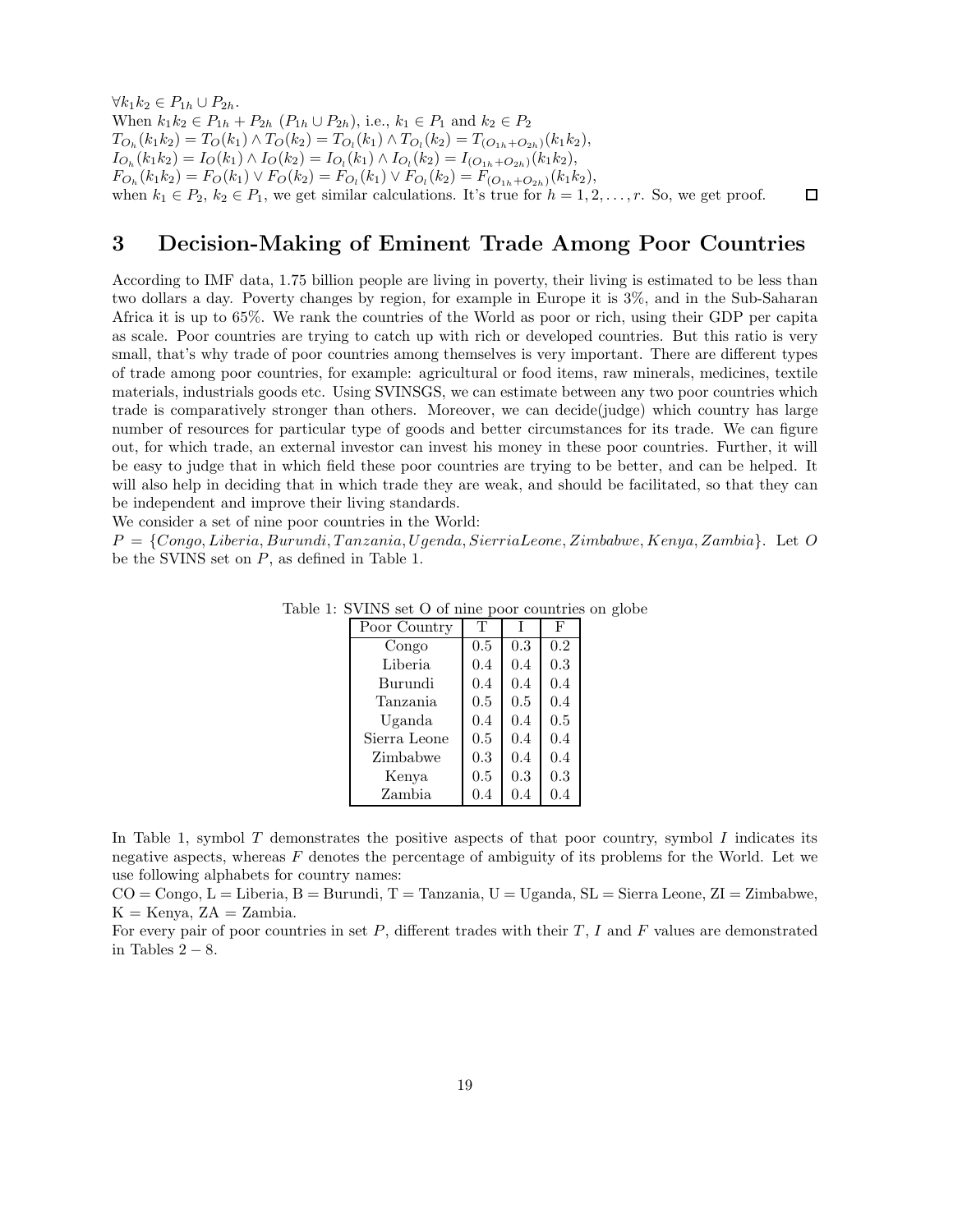Table 2: SVINS set of different types of trade between Congo and other poor countries in P

| Type of trade     | (CO, L)         | (CO, B)         | (CO, T)         | (CO, U)         | (CO, K)         |
|-------------------|-----------------|-----------------|-----------------|-----------------|-----------------|
| Food items        | (0.1, 0.2, 0.3) | (0.4, 0.2, 0.1) | (0.2, 0.1, 0.4) | (0.4, 0.3, 0.5) | (0.2, 0.1, 0.3) |
| Chemicals         | (0.2, 0.4, 0.3) | (0.1, 0.2, 0.1) | (0.1, 0.2, 0.4) | (0.3, 0.2, 0.4) | (0.5, 0.1, 0.1) |
| Oil               | (0.4, 0.2, 0.1) | (0.4, 0.3, 0.2) | (0.5, 0.1, 0.2) | (0.4, 0.2, 0.2) | (0.5, 0.3, 0.1) |
| Raw minerals      | (0.3, 0.1, 0.1) | (0.4, 0.3, 0.3) | (0.4, 0.2, 0.2) | (0.4, 0.1, 0.2) | (0.5, 0.1, 0.1) |
| Textile products  | (0.2, 0.3, 0.3) | (0.1, 0.3, 0.4) | (0.1, 0.2, 0.4) | (0.1, 0.3, 0.2) | (0.2, 0.1, 0.3) |
| Gold and diamonds | (0.4, 0.1, 0.1) | (0.4, 0.2, 0.2) | (0.2, 0.2, 0.4) | (0.2, 0.2, 0.4) | (0.1, 0.3, 0.3) |

Table 3: SVINS set of different types of trade between Liberia and other poor countries in P

| Type of trade     | (L, B)          | (L, T)          | (L, U)          | (L, SL)         | (L, ZI)         |
|-------------------|-----------------|-----------------|-----------------|-----------------|-----------------|
| Food items        | (0.4, 0.2, 0.2) | (0.4, 0.3, 0.2) | (0.3, 0.3, 0.4) | (0.3, 0.3, 0.3) | (0.2, 0.3, 0.3) |
| Chemicals         | (0.2, 0.2, 0.4) | (0.1, 0.4, 0.3) | (0.3, 0.3, 0.3) | (0.2, 0.2, 0.4) | (0.1, 0.3, 0.3) |
| Oil               | (0.1, 0.1, 0.4) | (0.2, 0.3, 0.3) | (0.1, 0.1, 0.4) | (0.2, 0.4, 0.3) | (0.2, 0.2, 0.3) |
| Raw minerals      | (0.3, 0.1, 0.3) | (0.2, 0.2, 0.3) | (0.2, 0.1, 0.4) | (0.3, 0.2, 0.3) | (0.2, 0.1, 0.3) |
| Textile products  | (0.1, 0.3, 0.4) | (0.1, 0.3, 0.3) | (0.2, 0.1, 0.3) | (0.1, 0.2, 0.3) | (0.2, 0.2, 0.3) |
| Gold and diamonds | (0.2, 0.1, 0.4) | (0.2, 0.1, 0.3) | (0.3, 0.1, 0.3) | (0.4, 0.1, 0.1] | (0.3, 0.1, 0.1) |

Table 4: SVINS set of different types of trade between Burundi and other poor countries in P

| Type of trade     | (B, T)          | U<br>ΈВ.        | (B, SL)         | (B. ZI)         | B. K)           |
|-------------------|-----------------|-----------------|-----------------|-----------------|-----------------|
| Food items        | (0.3, 0.2, 0.2) | (0.4, 0.1, 0.2) | (0.3, 0.3, 0.1) | (0.3, 0.3, 0.2) | (0.3, 0.2, 0.2) |
| <b>Chemicals</b>  | (0.1, 0.2, 0.3) | (0.2, 0.1, 0.3) | (0.2, 0.4, 0.3) | (0.3, 0.4, 0.3) | (0.3, 0.3, 0.1) |
| Oil               | (0.1, 0.1, 0.4) | (0.2, 0.3, 0.4) | (0.2, 0.4, 0.3) | (0.2, 0.2, 0.5) | (0.1, 0.3, 0.4) |
| Raw minerals      | (0.2, 0.1, 0.3) | (0.4, 0.2, 0.3) | (0.4, 0.2, 0.4) | (0.3, 0.2, 0.2) | (0.4, 0.2, 0.2) |
| Textile products  | (0.3, 0.1, 0.1) | (0.2, 0.4, 0.3) | (0.3, 0.2, 0.2) | (0.3, 0.2, 0.1) | (0.4, 0.1, 0.2) |
| Gold and diamonds | (0.3, 0.2, 0.3) | (0.3, 0.4, 0.3) | (0.1, 0.4, 0.2) | (0.2, 0.4, 0.2) | (0.2, 0.3, 0.4) |

Table 5: SVINS set of different types of trade between Tanzania and other poor countries in P

| Type of trade     | U<br>$T$ .      | (T, SL)         | (T. ZI)         | (T, K)          | (T.ZA)          |
|-------------------|-----------------|-----------------|-----------------|-----------------|-----------------|
| Food items        | (0.4, 0.2, 0.1) | (0.5, 0.1, 0.1) | (0.3, 0.1, 0.2) | (0.4, 0.3, 0.2) | (0.3, 0.2, 0.2) |
| <b>Chemicals</b>  | (0.2, 0.3, 0.3) | (0.2, 0.3, 0.4) | (0.2, 0.3, 0.3) | (0.4, 0.1, 0.4) | (0.3, 0.4, 0.4) |
| Oil               | (0.1, 0.3, 0.3) | (0.4, 0.1, 0.3) | (0.3, 0.4, 0.2) | (0.2, 0.3, 0.3) | (0.1, 0.3, 0.3) |
| Raw minerals      | (0.3, 0.3, 0.4) | (0.4, 0.3, 0.3) | (0.3, 0.2, 0.1) | (0.4, 0.2, 0.3) | (0.3, 0.2, 0.3) |
| Textile products  | (0.2, 0.4, 0.3) | (0.2, 0.4, 0.4) | (0.1, 0.3, 0.4) | (0.2, 0.3, 0.2) | (0.4, 0.1, 0.2) |
| Gold and diamonds | (0.3, 0.4, 0.3) | (0.4, 0.3, 0.4) | (0.3, 0.1, 0.1) | (0.2, 0.2, 0.2) | (0.4, 0.3, 0.3) |

Table 6: SVINS set of different types of trade between Sierra Leone and other poor countries in P

| Type of trade     | (SL, ZI)        | (SL, K)         | (SL, ZA)        | (SL, CO)        | (L, K)          |
|-------------------|-----------------|-----------------|-----------------|-----------------|-----------------|
| Food items        | (0.3, 0.3, 0.2) | (0.4, 0.2, 0.1) | (0.2, 0.4, 0.3) | (0.5, 0.1, 0.1) | (0.4, 0.1, 0.2) |
| Chemicals         | (0.2, 0.3, 0.4) | (0.3, 0.2, 0.2) | (0.2, 0.4, 0.4) | (0.2, 0.2, 0.3) | (0.2, 0.3, 0.3) |
| Oil               | (0.1, 0.3, 0.4) | (0.2, 0.2, 0.3) | (0.3, 0.4, 0.2) | (0.5, 0.2, 0.1) | (0.3, 0.3, 0.3) |
| Raw minerals      | (0.3, 0.2, 0.2) | (0.5, 0.2, 0.1) | (0.3, 0.1, 0.1) | (0.3, 0.3, 0.3) | (0.4, 0.1, 0.2) |
| Textile products  | (0.2, 0.4, 0.2) | (0.3, 0.2, 0.3) | (0.2, 0.2, 0.4) | (0.2, 0.2, 0.3) | (0.3, 0.3, 0.2) |
| Gold and diamonds | (0.3, 0.1, 0.1) | (0.1, 0.2, 0.4) | (0.2, 0.3, 0.3) | (0.4, 0.1, 0.2) | (0.3, 0.2, 0.3) |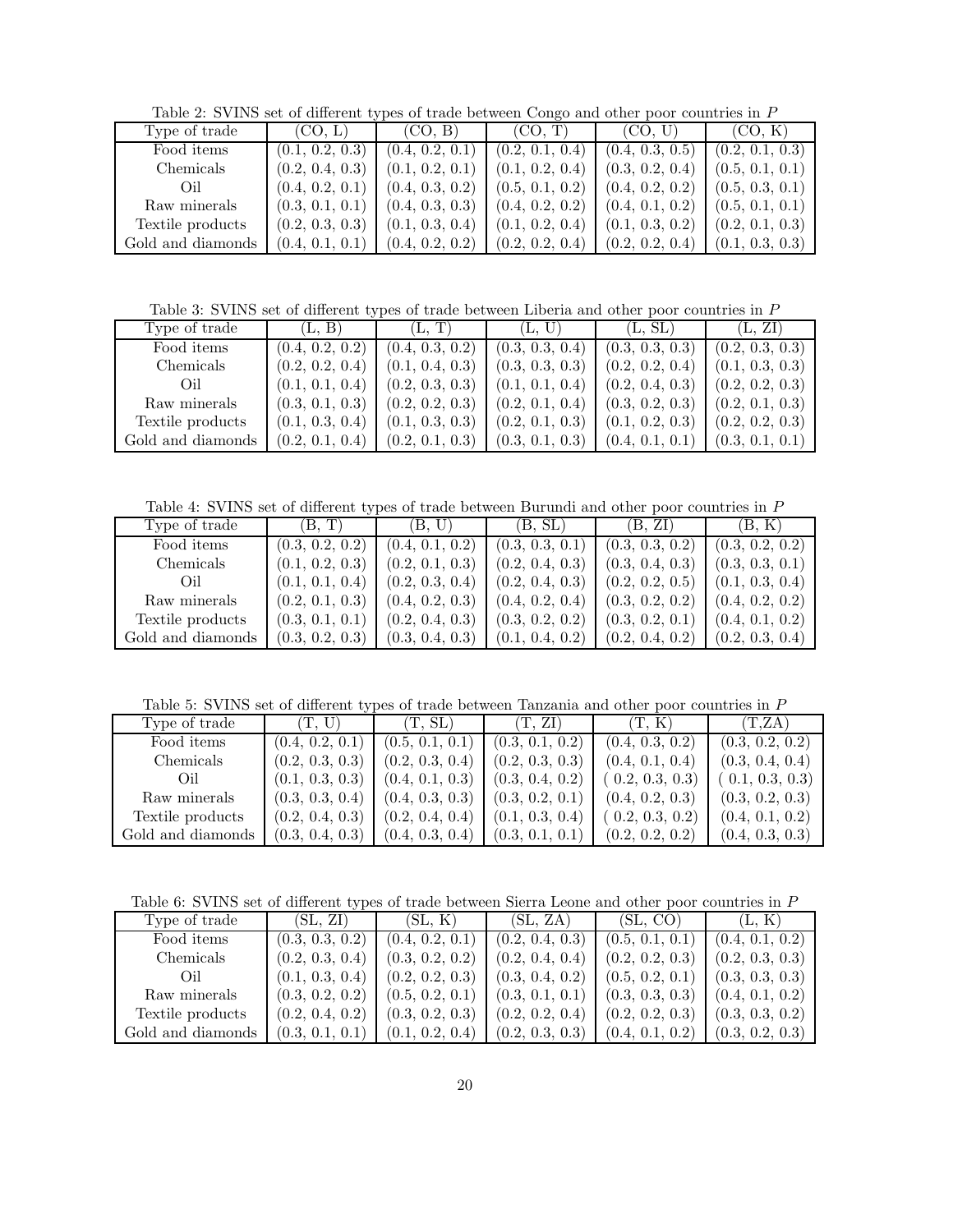Table 7: SVINS set of different types of trade between Zimbabwe and other poor countries in P

| Type of trade     | (ZI, K)         | (ZI, ZA)        | (ZI, U)         | (ZI, CO)        |
|-------------------|-----------------|-----------------|-----------------|-----------------|
| Food items        | (0.3, 0.2, 0.2) | (0.3, 0.1, 0.1) | (0.3, 0.1, 0.1) | (0.2, 0.1, 0.1) |
| Chemicals         | (0.3, 0.3, 0.2) | (0.2, 0.4, 0.3) | (0.3, 0.2, 0.2) | (0.2, 0.1, 0.2) |
| Oil               | (0.1, 0.3, 0.3) | (0.1, 0.4, 0.4) | (0.3, 0.2, 0.1) | (0.3, 0.1, 0.1) |
| Raw minerals      | (0.3, 0.1, 0.2) | (0.3, 0.2, 0.1) | (0.3, 0.2, 0.3) | (0.2, 0.3, 0.1) |
| Textile products  | (0.2, 0.2, 0.2) | (0.2, 0.4, 0.3) | (0.2, 0.3, 0.3) | (0.2, 0.3, 0.1) |
| Gold and diamonds | (0.3, 0.3, 0.1) | (0.3, 0.2, 0.1) | (0.3, 0.2, 0.2) | (0.3, 0.2, 0.1) |

Table 8: SVINS set of different types of trade between Zambia and other poor countries in P

| Type of trade     | (ZA, CO)        | (ZA, L)         | (ZA, B)         | (ZA, K)         |
|-------------------|-----------------|-----------------|-----------------|-----------------|
| Food items        | (0.3, 0.1, 0.2) | (0.3, 0.1, 0.2) | (0.4, 0.2, 0.1) | (0.3, 0.1, 0.3) |
| Chemicals         | (0.2, 0.2, 0.2) | (0.2, 0.2, 0.1) | (0.3, 0.2, 0.2) | (0.3, 0.1, 0.1) |
| Oil               | (0.4, 0.1, 0.1) | (0.2, 0.1, 0.1) | (0.3, 0.2, 0.1) | (0.3, 0.2, 0.2) |
| Raw minerals      | (0.3, 0.1, 0.1) | (0.4, 0.1, 0.1) | (0.4, 0.2, 0.2) | (0.4, 0.1, 0.1) |
| Textile products  | (0.2, 0.2, 0.2) | (0.2, 0.2, 0.3) | (0.2, 0.3, 0.2) | (0.3, 0.1, 0.2) |
| Gold and diamonds | (0.1, 0.2, 0.4) | (0.4, 0.3, 0.2) | (0.2, 0.3, 0.2) | (0.3, 0.2, 0.1) |

Many relations can be defined on the set  $P$ , we define following relations on set  $P$  as:

 $P_1$  = Food items,  $P_2$  = Chemicals,  $P_3$  = Oil,  $P_4$  = Raw minerals,  $P_5$  = Textile products,  $P_6$  = Gold and diamonds, such that  $(P, P_1, P_2, P_3, P_4, P_5, P_6)$  is a GRS. Any element of a relation demonstrates a particular trade between those two poor countries. As  $(P, P_1, P_2, P_3, P_4, P_5, P_6)$  is GRS, that's why any element can appear in only one relation. Therefore, any element will be considered in that relation, whose value of T is high, and values of I, F are comparatively low, using data of above tables.

Write down T, I and F values of the elements in relations according to above data, such that  $O_1$ ,  $O_2$ ,  $O_3$ ,  $O_4$ ,  $O_5$ ,  $O_6$  are SVINS sets on relations  $P_1$ ,  $P_2$ ,  $P_3$ ,  $P_4$ ,  $P_5$ ,  $P_6$ , respectively.

Let  $P_1 = \{(Burundi, Congo), (Sierra Leone, Congo), (Burundi, Zambia)\}, P_2 = \{(Kenya, Congo)\},$ 

 $P_3 = \{(Congo, Zambia), (Congo, Tanzania), (Zimbabwe, Congo)\}, P_4 = \{(Congo, Uganda), (SierraLeone, Kenya),$  $(Zambia, Kenya)$ ,  $P_5 = \{(Burundi, Zimbabwe), (Tanzania, Burundi)\}$ ,  $P_6 = \{(SieraLeone, Liberia),$ (Uganda, SierraLeone),(Zimbabwe, SierraLeone)}.

Let  $O_1 = \{((B, CO), 0.4, 0.2, 0.1), ((SL, CO), 0.5, 0.1, 0.1), ((B, ZA), 0.4, 0.2, 0.1)\}, O_2 = \{((K, CO), 0.5, 0.1, 0.1)\}, O_3 = \{((S, CO), 0.5, 0.1, 0.1)\}, O_4 = \{((S, CO), 0.5, 0.1, 0.1)\}, O_5 = \{((S, CO), 0.5, 0.1, 0.1)\}, O_6 = \{((S, CO), 0.5, 0.1, 0.1)\}, O_7 = \{((S, CO), 0$ 

 $O_3 = \{((CO, ZA), 0.4, 0.1, 0.1), ((CO, T), 0.5, 0.1, 0.2), ((ZI, CO), 0.3, 0.1, 0.1)\}, O_4 = \{((CO, U), 0.4, 0.1, 0.2),$ 

 $((SL, K), 0.5, 0.2, 0.1), ((ZA, K), 0.4, 0.1, 0.1)), O_5 = \{((B, ZI), 0.3, 0.2, 0.1), ((T, B), 0.3, 0.1, 0.1)\},$ 

 $O_6 = \{((SL, L), 0.4, 0.1, 0.1), ((U, SL), 0.4, 0.2, 0.1), ((ZI, SL), 0.3, 0.1, 0.1)\}.$ 

Obviously,  $(O, O_1, O_2, O_3, O_4, O_5, O_6)$  is a SVINSGS as shown in Fig. 3.1.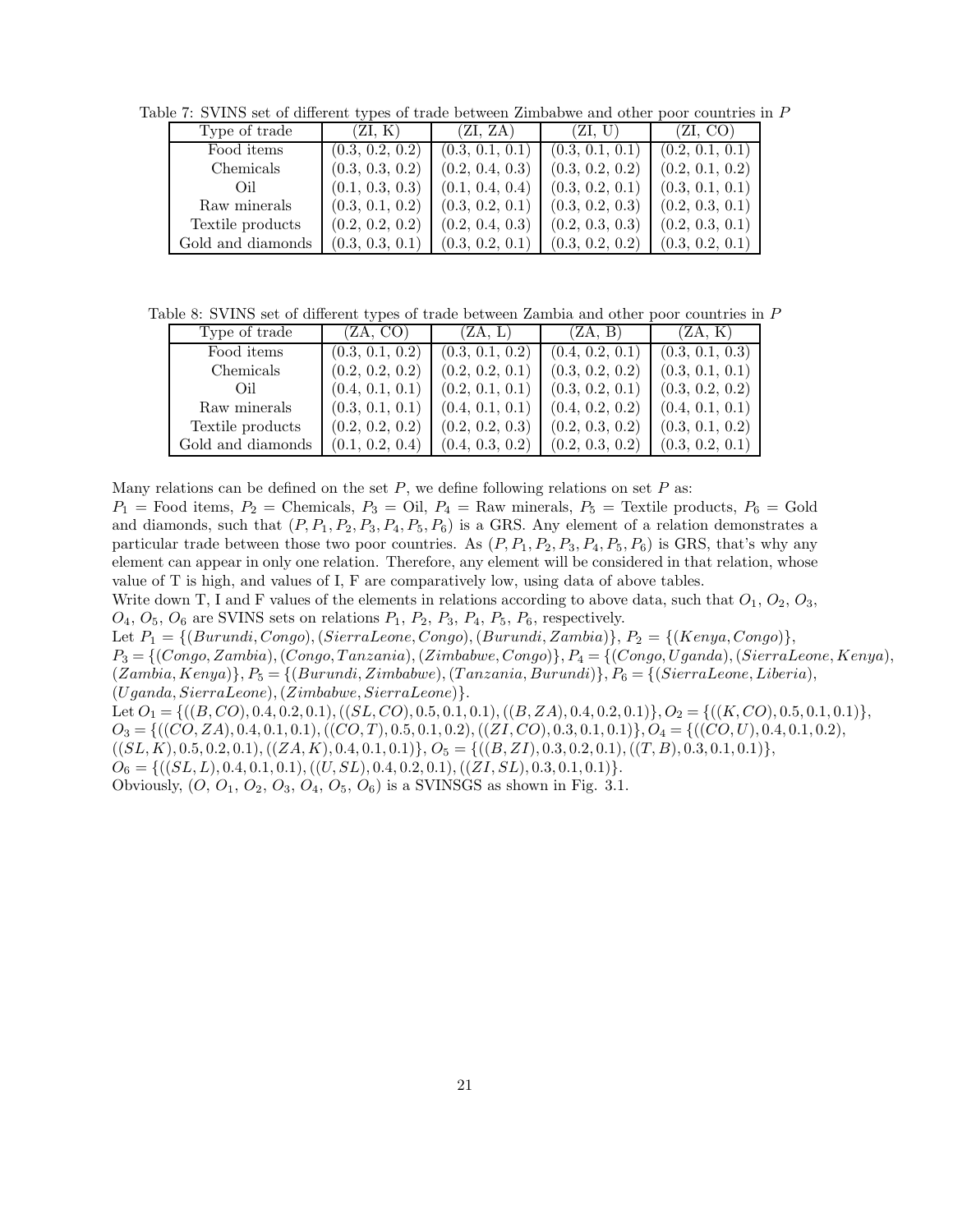

Figure 3.1: SVINSGS indicating eminent trade between any two poor countries

Every edge of this SVINSGS demonstrates the prominent trade between two poor countries, for example prominent trade between Congo and Zambia is Oil, its T, F and I values are 0.4, 0.1 and 0.1, respectively. According to these values, despite of poverty, circumstances of Congo and Zambia are 40% favorable for oil trade, 10% are unfavorable, and 10% are uncertain, that is, sometimes they may be favorable and sometimes unfavorable. We can observe that Congo is vertex with highest vertex degree for relation oil and Sierra Leone is vertex with highest vertex degree for relation gold and diamonds. That is, among these nine poor countries, Congo is most favorable for oil trade, and Sierra Leone is most favorable for trade of gold and diamonds. This SVINSGS will be useful for those investors, who are interested to invest in these nine poor countries. For example an investor can invest in oil in Congo. And if someone wants to invest in gold and diamonds, this SVINSGS will help him that Sierra Leone is most favorable.

A big advantage of this SVINSGS is that United Nations, IMF, World Bank, and rich countries can be aware of the fact that in which fields of trade, these poor countries are trying to be better and can be helped to make their economic conditions better. Moreover, SVINSGS of poor countries can be very beneficial for them, it may increase trade as well as foreign aid and economic help from the World, and can present their better aspects before the World.

We now explain general procedure of this application by following algorithm. Algorithm:

**Step 1.** Input a vertex set  $P = \{C_1, C_2, \ldots, C_n\}$  and a SVINS set O defined on set P.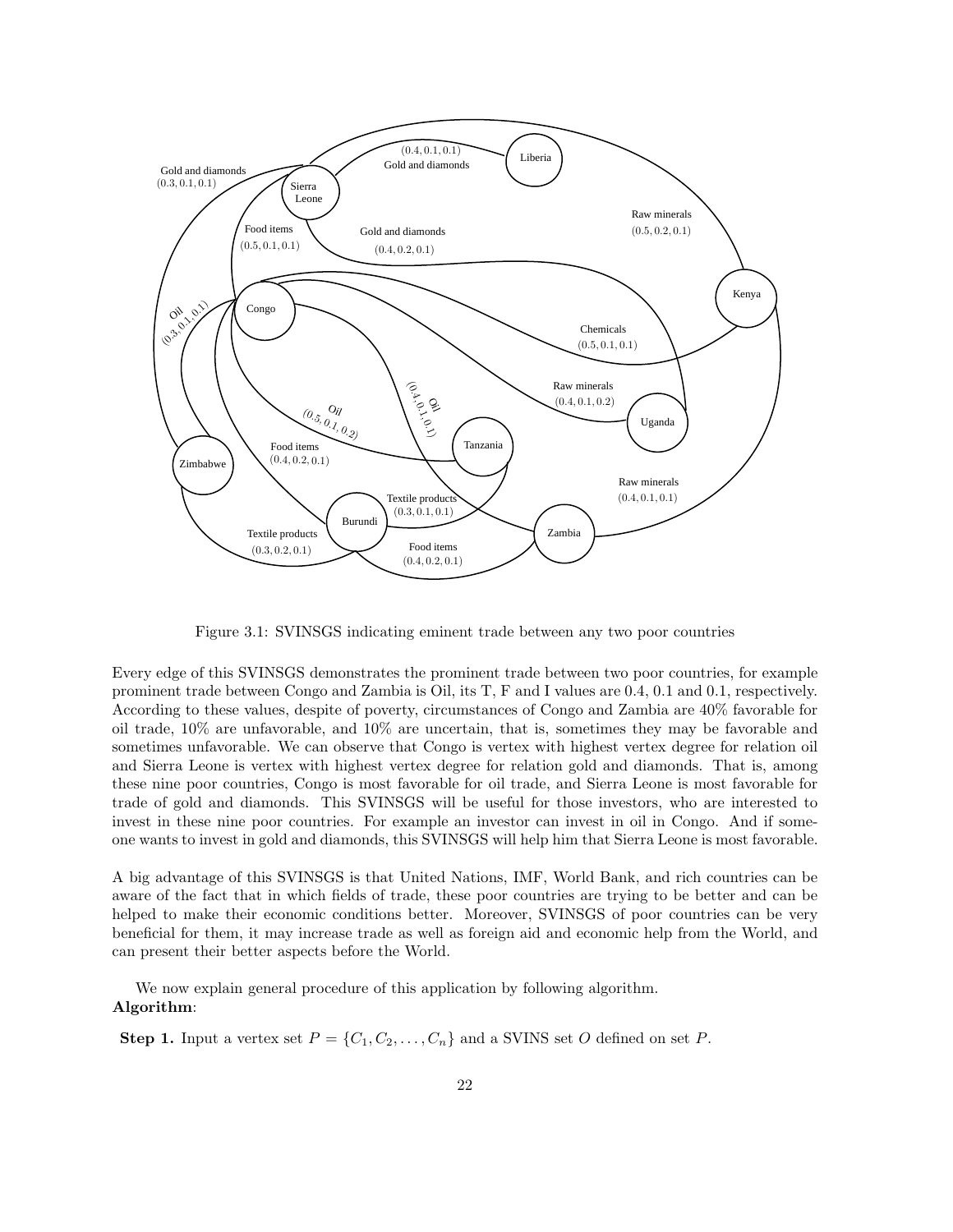- **Step 2.** Input SVINS set of trade of any vertex with all other vertices and calculate  $T$ ,  $F$ , and I of each pair of vertices using,  $T(C_iC_j) \leq \min(T(C_i), T(C_j)), F(C_iC_j) \leq \max(F(C_i), F(C_j)),$  $I(C_iC_j) \leq \min(I(C_i), I(C_j)).$
- Step 3. Repeat Step 2 for each vertex in set P.
- **Step 4.** Define relations  $P_1, P_2, \ldots, P_n$  on the set P such that,  $(P, P_1, P_2, \ldots, P_n)$  is a GRS.
- **Step 5.** Consider an element of that relation, for which its value of  $T$  is comparatively high, and its values of  $F$  and  $I$  are low than other relations.
- Step 6. Write down all elements in relations with T, F and I values, corresponding relations  $O_1, O_2, \ldots, O_n$ are SVINS sets on  $P_1, P_2, P_3, \ldots, P_n$ , respectively and  $(O, O_1, O_2, \ldots, O_n)$  is a SVINSGS.

## 4 Conclusions

Fuzzy graphical models are highly utilized in applications of computer science. Especially in database theory, cluster analysis, image capturing, data mining, control theory, neural networks, expert systems and artificial intelligence. In this research paper, we have introduced certain operations on single-valued intuitionistic neutrosophic graph structures. We have discussed a novel and worthwhile real-life application of single-valued intuitionistic neutrosophic graph structure in decision-making. We have intensions to generalize our concepts to (1) Applications of SVINS soft GRSs in decision-making (2) Applications of SVINS rough fuzzy GRSs in decision-making, (3) Applications of SVINS fuzzy soft GRSs in decisionmaking, and (4) Applications of SVINS rough fuzzy soft GRSs in decision-making.

### References

- [1] Akram, M., and Akmal, R. (2016). *Application of bipolar fuzzy sets in graph structures*, Applied Computational Intelligence and Soft Computing, 13 pages.
- [2] Akram, M., and Shahzadi, S. (2016). *Neutrosophic soft graphs with application*, Journal of Intelligent & Fuzzy Systems, DOI: 10.3233/JIFS-16090.
- [3] Akram, M., and Shahzadi, G. (2016). *Representation of graphs using intuitionistic neutrosophic soft sets*, Journal of Mathematical Analysis,  $7(6)$ ,  $1 - 23$ .
- [4] Akram, M., and Shahzadi, G. (2017). *Operations on single-valued neutrosophic graphs*, Journal of Uncertain System,  $11, 1 - 26$ .
- [5] Atanassov, K. (1986). *Intuitionistic fuzzy sets*, Fuzzy Sets and Systems 20(1) , 87 − 96.
- [6] Bhattacharya, P. 1987. *Some remarks on fuzzy graphs*, Pattern Recognition Letters, 6(5), 297 − 302.
- [7] Bhowmik, M., and Pal, M. (2009). *Intuitionistic neutrosophic set*, Journal of Information and Computing Science,  $4(2)$ ,  $142 - 152$ .
- [8] Bhowmik, M., and Pal, M. (2010). *Intuitionistic neutrosophic set relations and some of its properties*, Journal of Information and Computing Science, 5(3), 183 − 192.
- [9] Bhutani, K.R., and Rosenfeld, A. (2003). *Strong arcs in fuzzy graphs*, Information Sciences 152, 319 − 326.
- [10] Dhavaseelan, R., Vikramaprasad, R., and Krishnaraj, V. (2015). *Certain types of neutrosophic graphs*, Int Jr. of Mathematical Sciences and Applications, 5(2), 333 − 339.